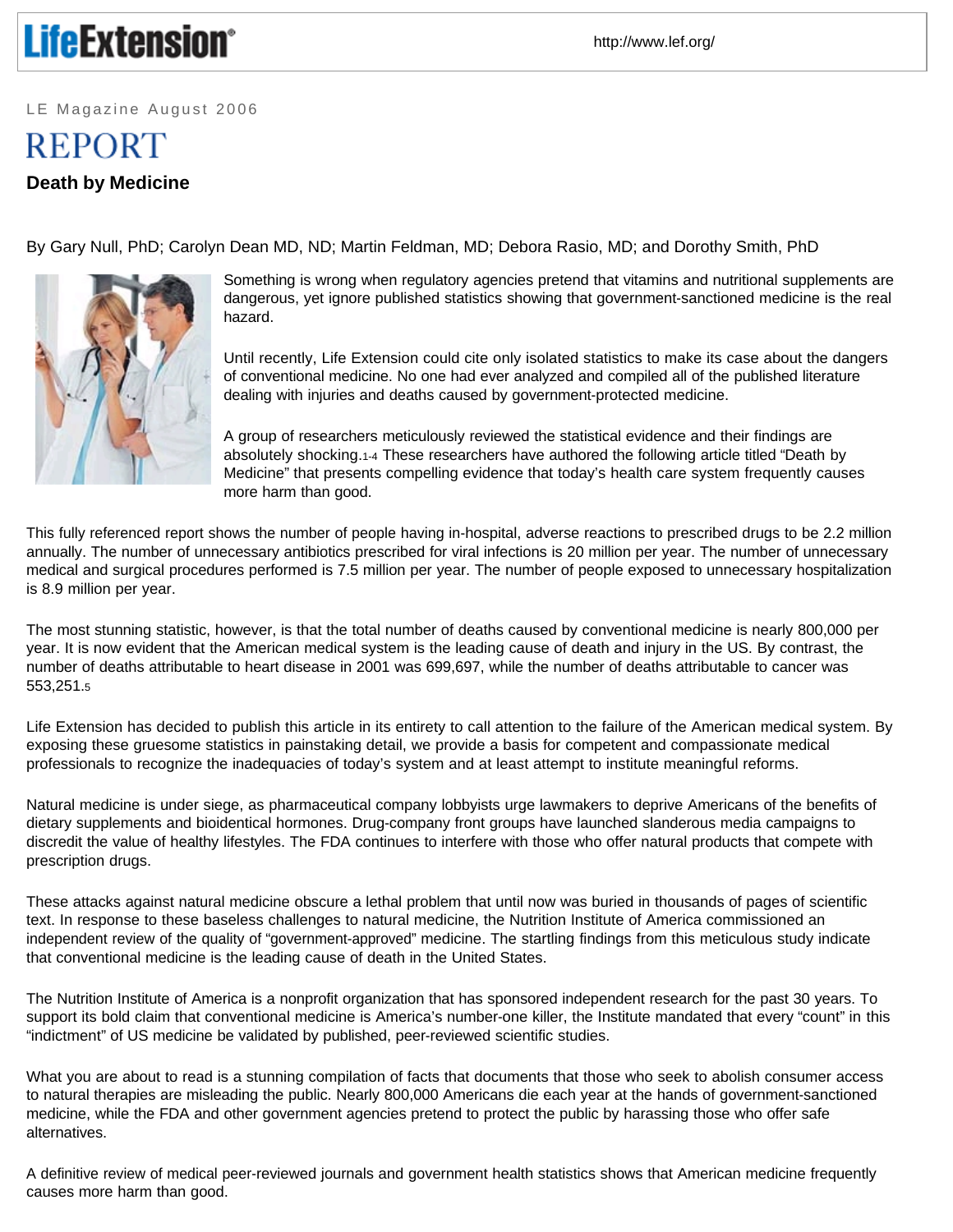Each year approximately 2.2 million US hospital patients experience adverse drug reactions (ADRs) to prescribed medications.<sup>6</sup> In 1995, Dr. Richard Besser of the federal Centers for Disease Control and Prevention (CDC) estimated the number of unnecessary antibiotics prescribed annually for viral infections to be 20 million; in 2003, Dr. Besser spoke in terms of tens of millions of unnecessary antibiotics prescribed annually.7,8 Approximately 7.5 million unnecessary medical and surgical procedures are performed annually in the US,9,10 while approximately 8.9 million Americans are hospitalized unnecessarily.1-4

| Table 1: Estimated Annual Mortality and Economic Cost of Medical Intervention |               |               |                                                     |  |  |
|-------------------------------------------------------------------------------|---------------|---------------|-----------------------------------------------------|--|--|
| <b>Condition</b>                                                              | <b>Deaths</b> | Cost          | <b>Author</b>                                       |  |  |
| <b>Adverse Drug Reactions</b>                                                 | 106,000       | \$12 billion  | Lazarou <sub>6</sub> , Suh <sub>11</sub>            |  |  |
| Medical error                                                                 | 98,000        | \$2 billion   | IOM <sub>12.13</sub>                                |  |  |
| <b>Bedsores</b>                                                               | 115,000       | \$55 billion  | Xakellis14, Barczak15                               |  |  |
| <b>Infection</b>                                                              | 88,000        | \$5 billion   | Weinstein <sub>16</sub> , MMWR <sub>17</sub>        |  |  |
| <b>Malnutrition</b>                                                           | 108,800       |               | <b>Nurses Coalition18</b>                           |  |  |
| Outpatients                                                                   | 199.000       | \$77 billion  | Starfield <sub>19,20</sub> , Weingart <sub>21</sub> |  |  |
| <b>Unnecessary Procedures</b>                                                 | 37,136        | \$122 billion | HCUP <sub>22</sub>                                  |  |  |
| Surgery-Related                                                               | 32,000        | \$9 billion   | AHRQ <sub>23</sub>                                  |  |  |
| Total                                                                         | 783,936       | \$282 billion |                                                     |  |  |

As shown in Table 1, the estimated total number of iatrogenic deaths—that is, deaths induced inadvertently by a physician or surgeon or by medical treatment or diagnostic procedures—in the US annually is 783,936. It is evident that the American medical system is itself the leading cause of death and injury in the US. By comparison, approximately 699,697 Americans died of heart disease in 2001, while 553,251 died of cancer.<sup>5</sup>

Using Dr. Lucian L. Leape's 1997 medical and drug error rate of 3 million24 multiplied by the 14% fatality rate he used in 199425 produces an annual death rate of 420,000 for drug errors and medical errors combined. Using this number instead of Lazarou's 106,000 drug errors and the Institute of Medicine's (IOM) estimated 98,000 annual medical errors would add another 216,000 deaths, for a total of 999,936 deaths annually, as shown in Table 2.

| Table 2: Estimated Annual Mortality and Economic Cost of Medical Intervention |               |               |                                                     |  |  |
|-------------------------------------------------------------------------------|---------------|---------------|-----------------------------------------------------|--|--|
| <b>Condition</b>                                                              | <b>Deaths</b> | Cost          | <b>Author</b>                                       |  |  |
| ADR/med error                                                                 | 420,000       | \$200 billion | Leape <sub>24</sub>                                 |  |  |
| <b>Bedsores</b>                                                               | 115,000       | \$55 billion  | Xakellis14, Barczak15                               |  |  |
| <b>Infection</b>                                                              | 88,000        | \$5 billion   | Weinstein <sub>16</sub> , MMWR <sub>17</sub>        |  |  |
| Malnutrition                                                                  | 108,800       |               | <b>Nurses Coalition18</b>                           |  |  |
| Outpatients                                                                   | 199,000       | \$77 billion  | Starfield <sub>19,20</sub> , Weingart <sub>21</sub> |  |  |
| <b>Unnecessary Procedures</b>                                                 | 37,136        | \$122 billion | HCUP <sub>22</sub>                                  |  |  |
| Surgery-Related                                                               | 32,000        | \$9 billion   | AHRQ <sub>23</sub>                                  |  |  |
| <b>Total</b>                                                                  | 999,936       |               |                                                     |  |  |

The enumeration of unnecessary medical events is very important in our analysis. Any invasive, unnecessary medical procedure must be considered as part of the larger iatrogenic picture. Unfortunately, cause and effect go unmonitored. The figures on unnecessary events represent people who are thrust into a dangerous health care system. Each of these 16.4 million lives is being affected in ways that could have fatal consequences. Simply entering a hospital could result in the following:

- In 16.4 million people, a 2.1% chance (affecting 186,000) of a serious adverse drug reactione
- $\blacksquare$  In 16.4 million people, a 5-6% chance (affecting 489,500) of acquiring a nosocomial infection16
- In 16.4 million people, a 4-36% chance (affecting 1.78 million) of having an iatrogenic injury (medical error or adverse drug reactions)<sub>25</sub>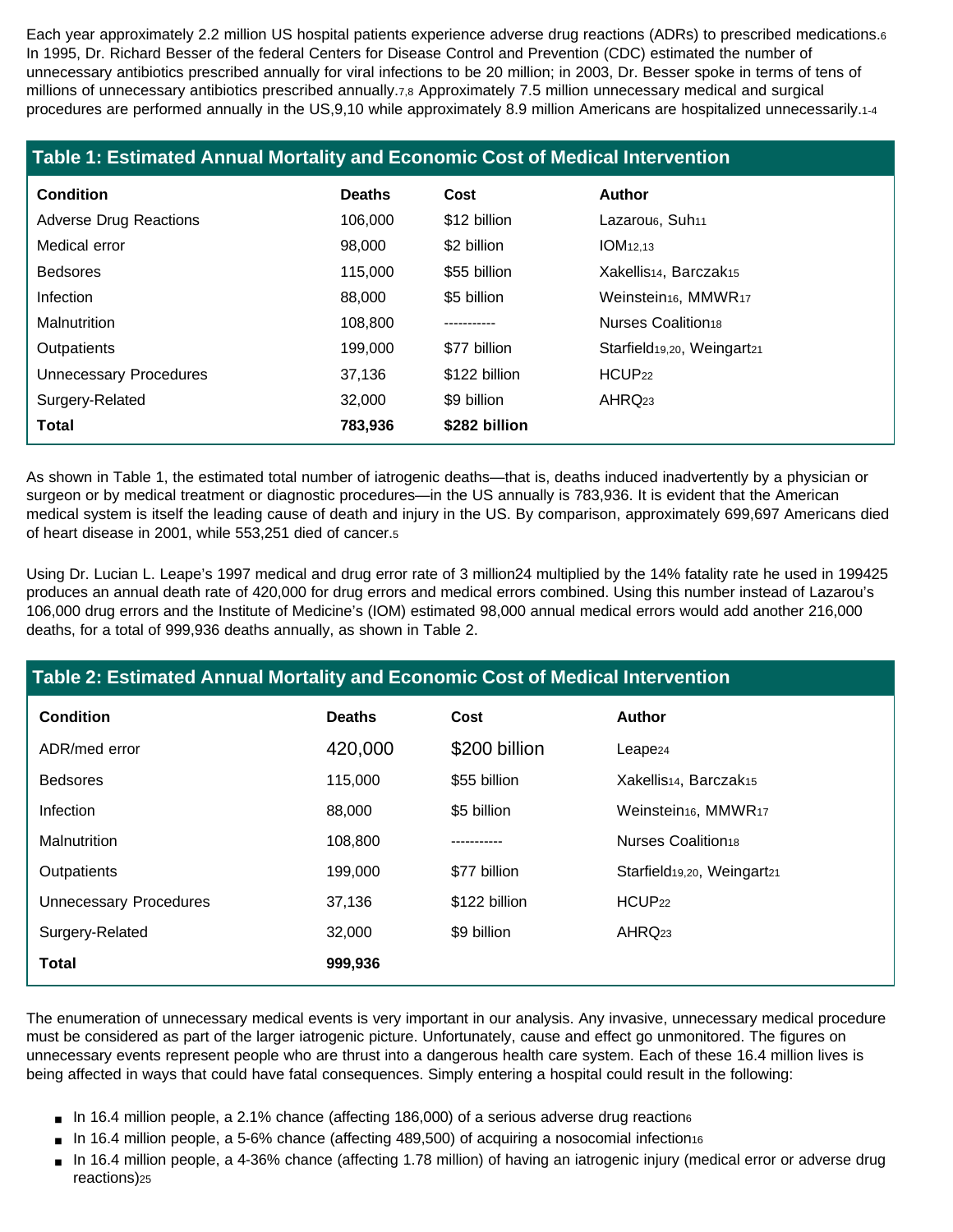These statistics represent a one-year time span. Working with the most conservative figures from our statistics, we project the following 10-year death rates.

| Table 3: Estimated 10-Year Death Rates from Medical Intervention |
|------------------------------------------------------------------|
|------------------------------------------------------------------|

| <b>Condition</b>              | 10-Year Deaths | <b>Author</b>                                       |
|-------------------------------|----------------|-----------------------------------------------------|
| Adverse Drug Reaction         | 1.06 million   | Lazarou <sub>6</sub>                                |
| Medical error                 | 0.98 million   | <b>IOM</b> 12,13                                    |
| <b>Bedsores</b>               | 1.15 million   | Xakellis <sub>14</sub> , Barczak <sub>15</sub>      |
| Nosocomial Infection          | 0.88 million   | Weinstein <sub>16</sub> , MMWR <sub>17</sub>        |
| <b>Malnutrition</b>           | 1.09 million   | <b>Nurses Coalition18</b>                           |
| Outpatients                   | 1.99 million   | Starfield <sub>19,20</sub> , Weingart <sub>21</sub> |
| <b>Unnecessary Procedures</b> | 371,360        | HCUP <sub>22</sub>                                  |
| Surgery-related               | 320,000        | AHRQ <sub>23</sub>                                  |
| Total                         | 7,841,360      |                                                     |

Our estimated 10-year total of 7.8 million iatrogenic deaths is more than all the casualties from all the wars fought by the US throughout its entire history.

Our projected figures for unnecessary medical events occurring over a 10-year period also are dramatic.

These figures show that an estimated 164 million people—more than half of the total US population—receive unneeded medical treatment over the course of a decade.

| <b>Table 4: Estimated 10-Year Unnecessary Medical Events</b> |                           |                   |  |  |
|--------------------------------------------------------------|---------------------------|-------------------|--|--|
| <b>Unnecessary Events</b>                                    | 10-year Number            | latrogenic Events |  |  |
| Hospitalization                                              | 89 million <sub>1-4</sub> | 17 million        |  |  |
| Procedures                                                   | 75 million <sub>22</sub>  | 15 million        |  |  |
| Total                                                        | 164 million               |                   |  |  |

#### **INTRODUCTION**

Never before have complete statistics on the multiple causes of iatrogenesis been combined in one article. Medical science amasses tens of thousands of papers annually, each representing a tiny fragment of the whole picture. To look at only one piece and try to understand the benefits and risks is like standing an inch away from an elephant and trying to describe everything about it. You have to step back to see the big picture, as we have done here. Each specialty, each division of medicine keeps its own records and data on morbidity and mortality. We have now completed the painstaking work of reviewing thousands of studies and putting pieces of the puzzle together.

#### **IS AMERICAN MEDICINE WORKING?**

US health care spending reached \$1.6 trillion in 2003, representing 14% of the nation's gross national product.26 Considering this enormous expenditure, we should have the best medicine in the world. We should be preventing and reversing disease, and doing minimal harm. Careful and objective review, however, shows we are doing the opposite. Because of the extraordinarily narrow, technologically driven context in which contemporary medicine examines the human condition, we are completely missing the larger picture.

Medicine is not taking into consideration the following critically important aspects of a healthy human organism: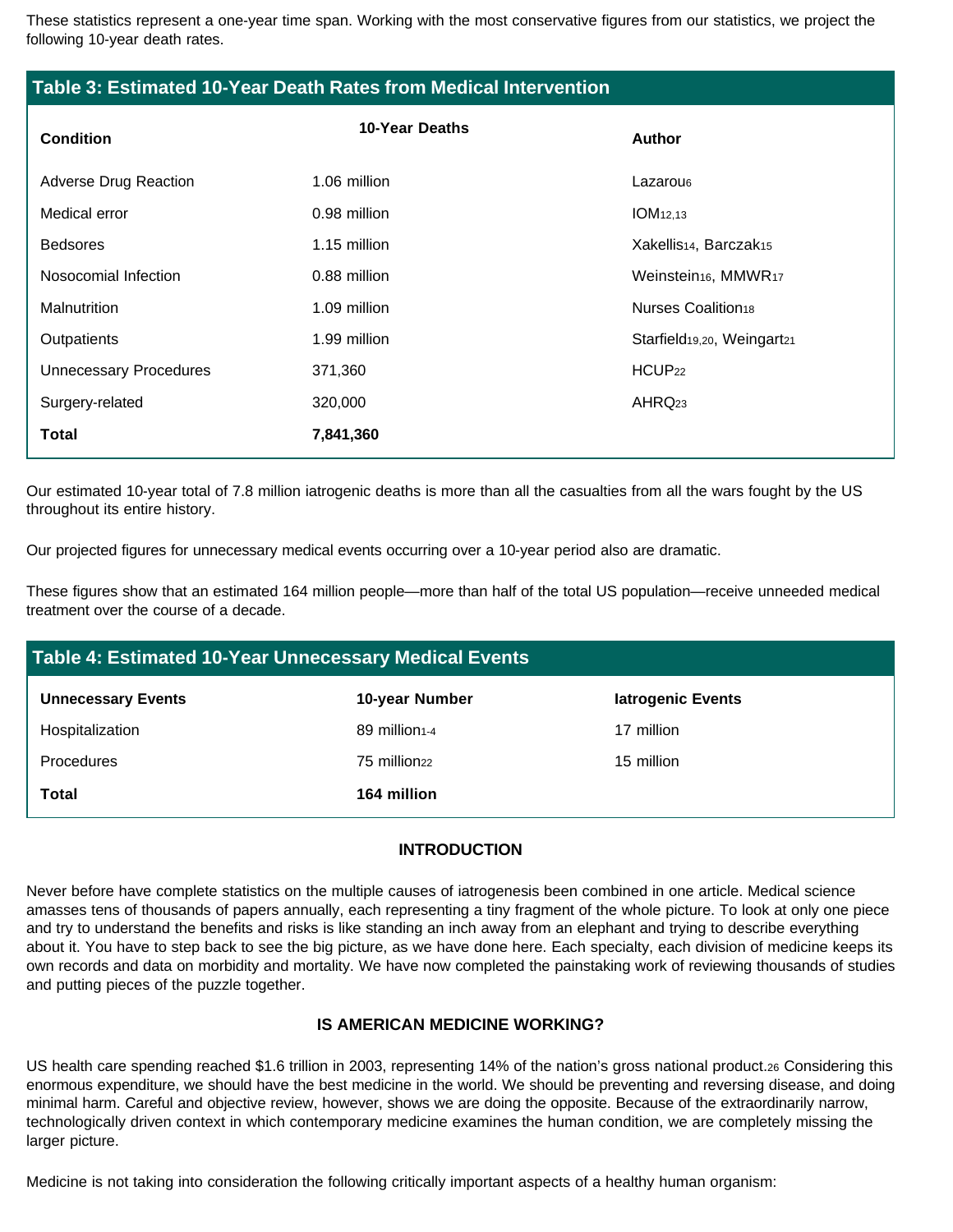- stress and how it adversely affects the immune system and life processes
- insufficient exercise
- excessive calorie intake
- highly processed and denatured foods grown in denatured and chemically damaged soil
- exposure to tens of thousands of environmental toxins.

Instead of minimizing these disease-causing factors, we cause more illness through medical technology, diagnostic testing, overuse of medical and surgical procedures, and overuse of pharmaceutical drugs. The huge disservice of this therapeutic strategy is the result of little effort or money being spent on preventing disease.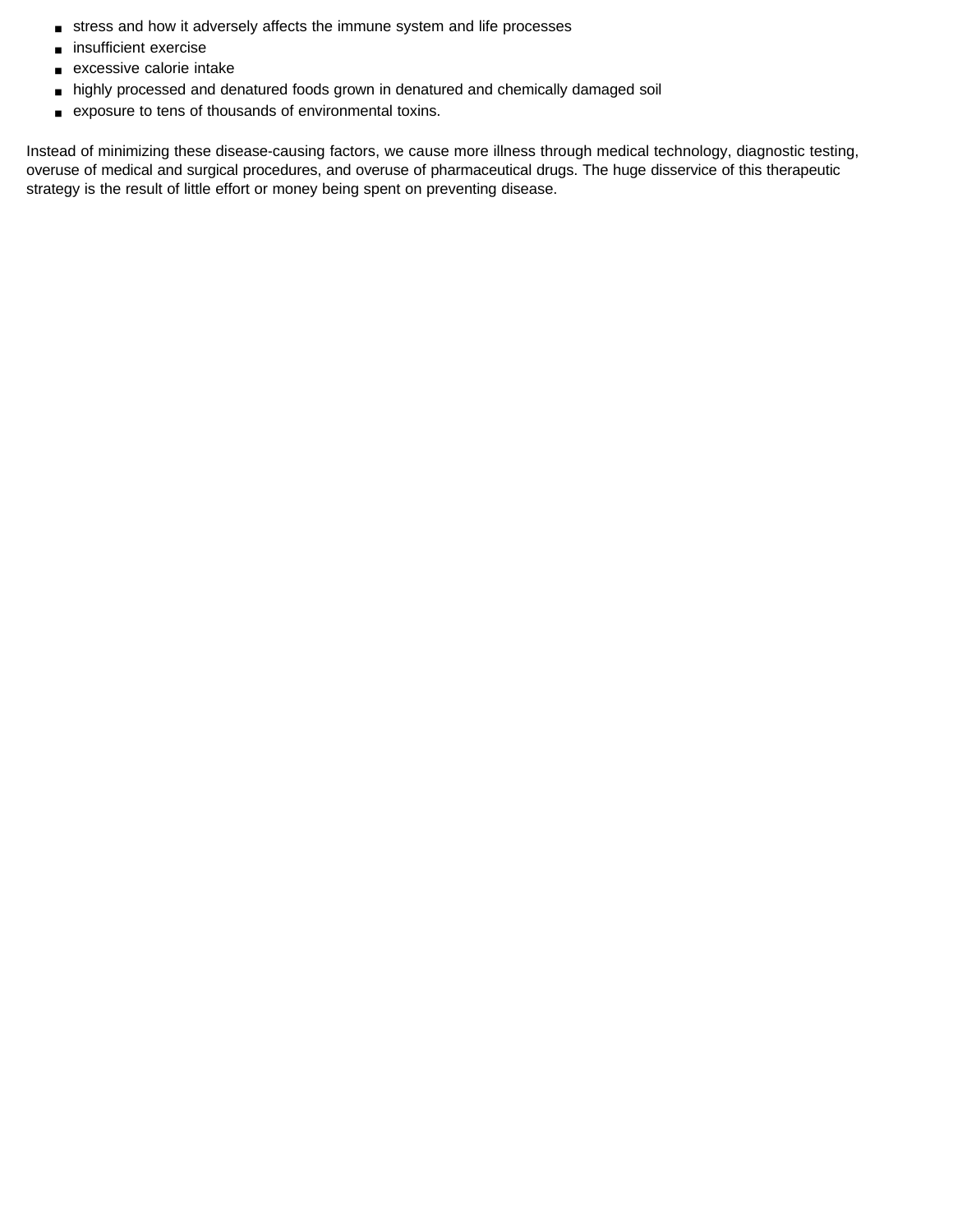## **REPORT Death by Medicine**

By Gary Null, PhD; Carolyn Dean MD, ND; Martin Feldman, MD; Debora Rasio, MD; and Dorothy Smith, PhD

#### **UNDERREPORTING OF IATROGENIC EVENTS**

As few as 5% and no more than 20% of iatrogenic events are ever reported.25,27-30 This implies that if medical errors were completely and accurately reported, we would have an annual iatrogenic death toll much higher than 783,936. In 1994, Leape said his figure of 180,000 medical mistakes resulting in death annually was equivalent to three jumbo-jet crashes every two days.25 Our considerably higher figure is equivalent to six jumbo jets falling out of the sky each day.

What we must deduce from this report is that medicine is in need of complete and total reform—from the curriculum in medical schools to protecting patients from excessive medical intervention. It is obvious that we cannot change anything if we are not honest about what needs to be changed. This report simply shows the degree to which change is required.

We are fully aware of what stands in the way of change: powerful pharmaceutical and medical technology companies, along with other powerful groups with enormous vested interests in the business of medicine. They fund medical research, support medical schools and hospitals, and advertise in medical journals. With deep pockets, they entice scientists and academics to support their efforts. Such funding can sway the balance of opinion from professional caution to uncritical acceptance of new therapies and drugs. You have only to look at the people who make up the hospital, medical, and government health advisory boards to see conflicts of interest. The public is mostly unaware of these interlocking interests.



For example, a 2003 study found that nearly half of medical school faculty who serve on institutional review boards (IRBs) to advise on clinical trial research also serve as consultants to the pharmaceutical industry.31 The study authors were concerned that such representation could cause potential conflicts of interest. In a news release, Dr. Erik Campbell, the lead author, wrote, "Our previous research with faculty has shown us that ties to industry can affect scientific behavior, leading to such things as trade secrecy and delays in publishing research. It's possible that similar relationships with companies could affect IRB members' activities and attitudes."<sup>32</sup>

#### **MEDICAL ETHICS AND CONFLICT OF INTEREST IN SCIENTIFIC MEDICINE**

Jonathan Quick, director of essential drugs and medicines policy for the World Health Organization (WHO), wrote in a recent WHO bulletin: "If clinical trials become a commercial venture in which self-interest overrules public interest and desire overrules science, then the social contract which allows research on human subjects in return for medical advances is broken."<sup>33</sup>

As former editor of the New England Journal of Medicine, Dr. Marcia Angell struggled to bring greater attention to the problem of commercializing scientific research. In her outgoing editorial entitled "Is Academic Medicine for Sale?" Angell wrote that growing conflicts of interest are tainting science and called for stronger restrictions on pharmaceutical stock ownership and other financial incentives for researchers:<sup>34</sup> "When the boundaries between industry and academic medicine become as blurred as they are now," Angell wrote, "the business goals of industry influence the mission of medical schools in multiple ways." She did not discount the benefits of research but said a Faustian bargain now existed between medical schools and the pharmaceutical industry.

Angell left the New England Journal in June 2000. In June 2002, the New England Journal of Medicine announced that it would accept journalists who accept money from drug companies because it was too difficult to find ones who have no ties. Another former editor of the journal, Dr. Jerome Kassirer, said that was not the case and that plenty of researchers are available who do not work for drug companies.35 According to an ABC News report, pharmaceutical companies spend over \$2 billion a year on over 314,000 events attended by doctors.

The ABC News report also noted that a survey of clinical trials revealed that when a drug company funds a study, there is a 90% chance that the drug will be perceived as effective, whereas a non-drug-company-funded study will show favorable results only 50% of the time. It appears that money can't buy you love, but it can buy any "scientific" result desired.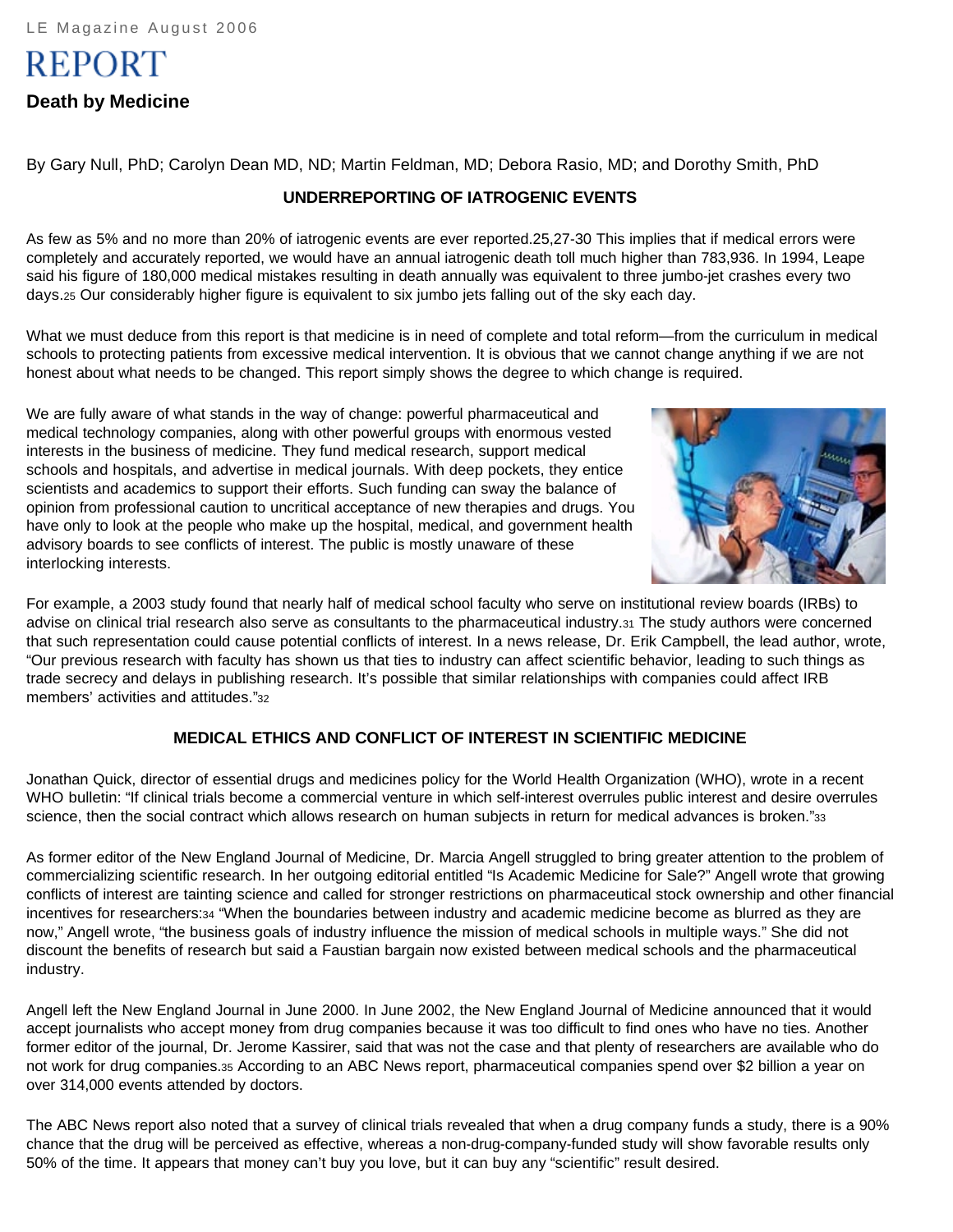Cynthia Crossen, a staffer for the Wall Street Journal, in 1996 published Tainted Truth: The Manipulation of Fact in America, a book about the widespread practice of lying with statistics.36 Commenting on the state of scientific research, she wrote: "The road to hell was paved with the flood of corporate research dollars that eagerly filled gaps left by slashed government research funding." Her data on financial involvement showed that in 1981, the drug industry "gave" \$292 million to colleges and universities for research. By 1991, this figure had risen to \$2.1 billion.

#### **THE FIRST IATROGENIC STUDY**

Dr. Lucian L. Leape opened medicine's Pandora's box in his 1994 paper, "Error in Medicine," which appeared in the Journal of the American Medical Association (JAMA).25 He found that Schimmel reported in 1964 that 20% of hospital patients suffered iatrogenic injury, with a 20% fatality rate. In 1981, Steel reported that 36% of hospitalized patients experienced iatrogenesis, with a 25% fatality rate, and adverse drug reactions were involved in 50% of the injuries. In 1991, Bedell reported that 64% of acute heart attacks in one hospital were preventable and were mostly due to adverse drug reactions.

Leape focused on the "Harvard Medical Practice Study" published in 1991,37 which found a 4% iatrogenic injury rate for patients, with a 14% fatality rate, in 1984 in New York State. From the 98,609 patients injured and the 14% fatality rate, he estimated that in the entire US, 180,000 people die each year partly as a result of iatrogenic injury.

Why Leape chose to use the much lower figure of 4% injury for his analysis remains in question. Using instead the average of the rates found in the three studies he cites (36%, 20%, and 4%) would have produced a 20% medical error rate. The number of iatrogenic deaths using an average rate of injury and his 14% fatality rate would be 1,189,576.

Leape acknowledged that the literature on medical errors is sparse and represents only the tip of the iceberg, noting that when errors are specifically sought out, reported rates are "distressingly high." He cited several autopsy studies with rates as high as 35-40% of missed diagnoses causing death. He also noted that an intensive care unit reported an average of 1.7 errors per day per patient, and 29% of those errors were potentially serious or fatal.

Leape calculated the error rate in the intensive care unit study. First, he found that each patient had an average of 178 "activities" (staff/procedure/medical interactions) a day, of which 1.7 were errors, which means a 1% failure rate. This may not seem like much, but Leape cited industry standards showing that in aviation, a 0.1% failure rate would mean two unsafe plane landings per day at Chicago's O'Hare International Airport; in the US Postal Service, a 0.1% failure rate would mean 16,000 pieces of lost mail every hour; and in the banking industry, a 0.1% failure rate would mean 32,000 bank checks deducted from the wrong bank account.



In trying to determine why there are so many medical errors, Leape acknowledged the lack of reporting of medical errors. Medical errors occur in thousands of different locations and are perceived as isolated and unusual events. But the most important reason that the problem of medical errors is unrecognized and growing, according to Leape, is that doctors and nurses are unequipped to deal with human error because of the culture of medical training and practice. Doctors are taught that mistakes are unacceptable. Medical mistakes are therefore viewed as a failure of character and any error equals negligence. No one is taught what to do when medical errors do occur. Leape cites McIntyre and Popper, who said the "infallibility model" of medicine leads to intellectual dishonesty with a need to cover up mistakes rather than admit them. There are no Grand Rounds on medical errors, no sharing of failures among doctors, and no one to support them emotionally when their error harms a patient.

Leape hoped his paper would encourage medical practitioners "to fundamentally change the way they think about errors and why they occur." It has been almost a decade since this groundbreaking work, but the mistakes continue to soar.

In 1995, a JAMA report noted, "Over a million patients are injured in US hospitals each year, and approximately 280,000 die annually as a result of these injuries. Therefore, the iatrogenic death rate dwarfs the annual automobile accident mortality rate of 45,000 and accounts for more deaths than all other accidents combined."<sup>27</sup>

At a 1997 press conference, Leape released a nationwide poll on patient iatrogenesis conducted by the National Patient Safety Foundation (NPSF), which is sponsored by the American Medical Association (AMA). Leape is a founding member of NPSF. The survey found that more than 100 million Americans have been affected directly or indirectly by a medical mistake. Forty-two percent were affected directly and 84% personally knew of someone who had experienced a medical mistake.<sup>24</sup>

At this press conference, Leape updated his 1994 statistics, noting that as of 1997, medical errors in inpatient hospital settings nationwide could be as high as 3 million and could cost as much as \$200 billion. Leape used a 14% fatality rate to determine a medical error death rate of 180,000 in 1994.25 In 1997, using Leape's base number of 3 million errors, the annual death rate could be as high as 420,000 for hospital inpatients alone.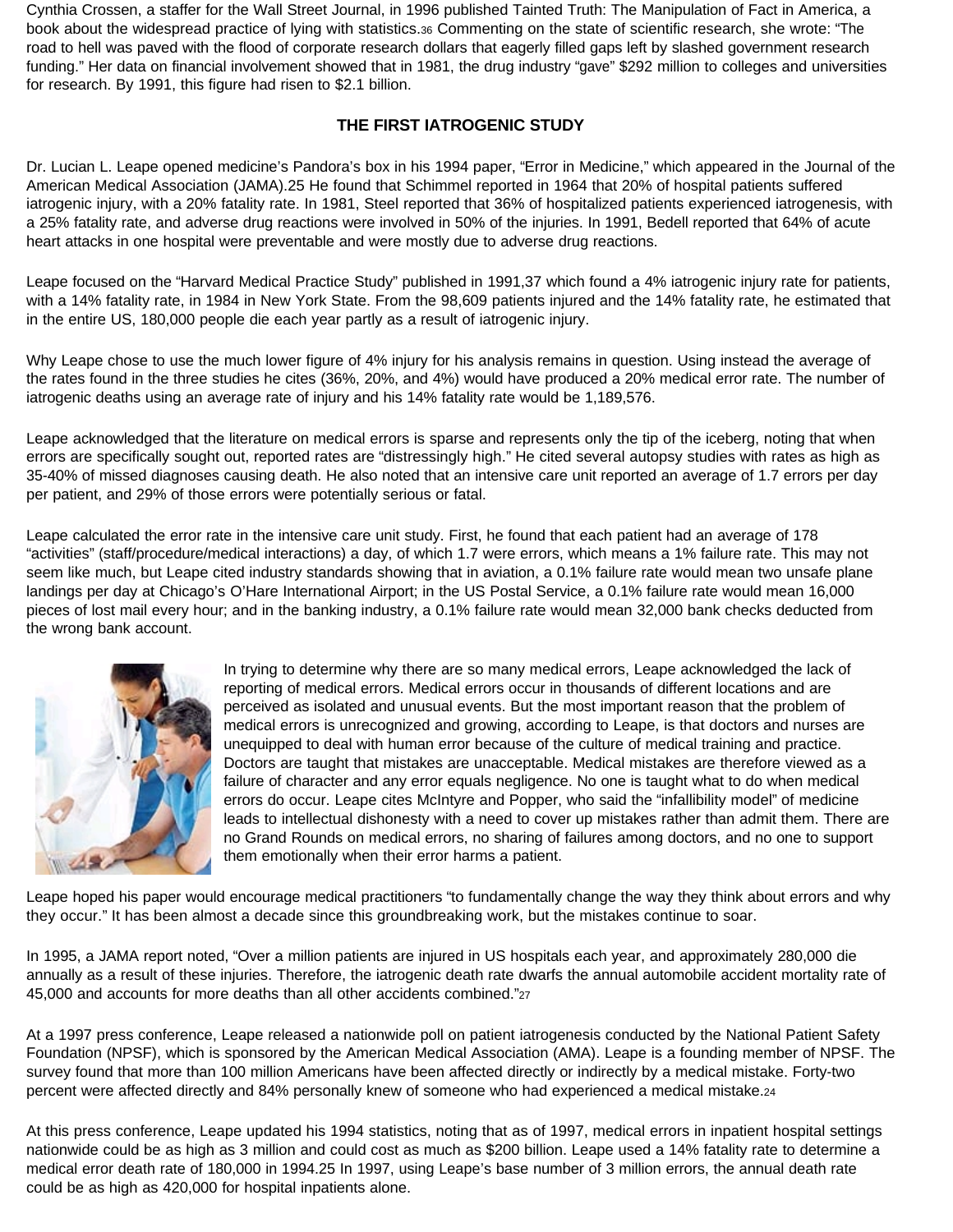#### **ONLY A FRACTION OF MEDICAL ERRORS ARE REPORTED**

In 1994, Leape said he was well aware that medical errors were not being reported.25 A study conducted in two obstetrical units in the UK found that only about one quarter of adverse incidents were ever reported, to protect staff, preserve reputations, or for fear of reprisals, including lawsuits.28 An analysis by Wald and Shojania found that only 1.5% of all adverse events result in an incident report, and only 6% of adverse drug events are identified properly. The authors learned that the American College of Surgeons estimates that surgical incident reports routinely capture only 5-30% of adverse events. In one study, only 20% of surgical complications resulted in discussion at morbidity and mortality rounds.38 From these studies, it appears that all the statistics gathered on medical errors may substantially underestimate the number of adverse drug and medical therapy incidents. They also suggest that our statistics concerning mortality resulting from medical errors may be in fact conservative figures.

An article in Psychiatric Times (April 2000) outlines the stakes involved in reporting medical errors.39 The authors found that the public is fearful of suffering a fatal medical error, and doctors are afraid they will be sued if they report an error. This brings up the obvious question: who is reporting medical errors? Usually it is the patient or the patient's surviving family. If no one notices the error, it is never reported. Janet Heinrich, an associate director at the US General Accounting Office responsible for health financing and public health issues, testified before a House subcommittee hearing on medical errors that "the full magnitude of their threat to the American public is unknown" and "gathering valid and useful information about adverse events is extremely difficult." She acknowledged that the fear of being blamed, and the potential for legal liability, played key roles in the underreporting of errors. The Psychiatric Times noted that the AMA strongly opposes mandatory reporting of medical errors.39 If doctors are not reporting, what about nurses? A survey of nurses found that they also fail to report medical mistakes for fear of retaliation.<sup>40</sup>



Standard medical pharmacology texts admit that relatively few doctors ever report adverse drug reactions to the FDA.41 The reasons range from not knowing such a reporting system exists to fear of being sued.42 Yet the public depends on this tremendously flawed system of voluntary reporting by doctors to know whether a drug or a medical intervention is harmful.

Pharmacology texts also will tell doctors how hard it is to separate drug side effects from disease symptoms. Treatment failure is most often attributed to the disease and not the drug or doctor. Doctors are warned, "Probably nowhere else in professional life are mistakes so easily hidden, even from ourselves."43 It may be hard to accept, but it is not difficult to understand why only 1 in 20 side effects is reported to either hospital administrators or the FDA.<sup>44</sup>

If hospitals admitted to the actual number of errors for which they are responsible, which is about 20 times what is reported, they would come under intense scrutiny.29 Jerry Phillips, associate director of the FDA's Office of Post Marketing Drug Risk Assessment, confirms this number. "In the broader area of adverse drug reaction data, the 250,000 reports received annually probably represent only 5% of the actual reactions that occur."30 Dr. Jay Cohen, who has extensively researched adverse drug reactions, notes that because only 5% of adverse drug reactions are reported, there are in fact 5 million medication reactions each year.<sup>45</sup>

A 2003 survey is all the more distressing because there seems to be no improvement in error reporting, even with all the attention given to this topic. Dr. Dorothea Wild surveyed medical residents at a community hospital in Connecticut and found that only half were aware that the hospital had a medical error-reporting system, and that the vast majority did not use it at all. Dr. Wild says this does not bode well for the future. If doctors do not learn error reporting in their training, they will never use it. Wild adds that error reporting is the first step in locating the gaps in the medical system and fixing them.46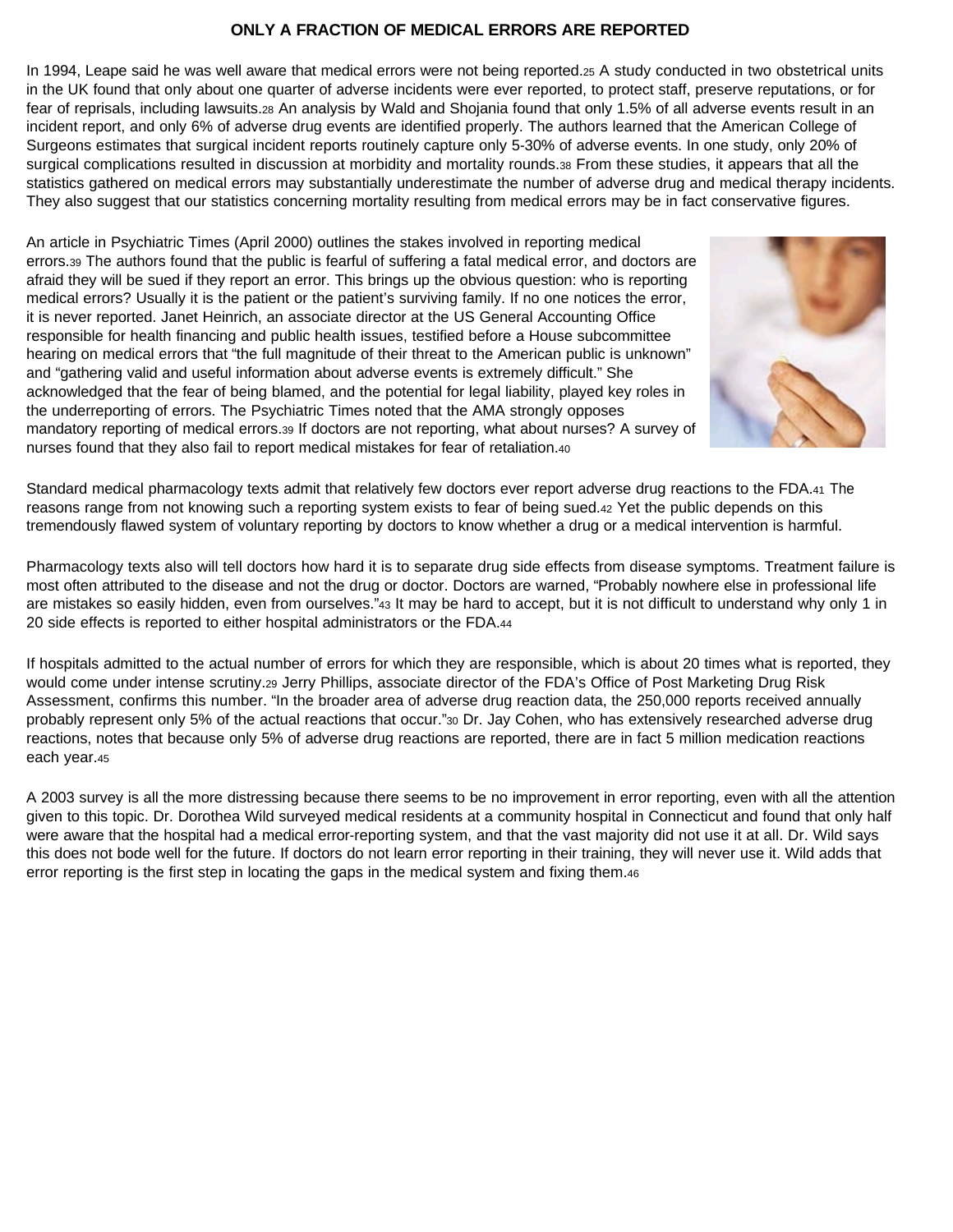## **REPORT**

#### **Death by Medicine**

By Gary Null, PhD; Carolyn Dean MD, ND; Martin Feldman, MD; Debora Rasio, MD; and Dorothy Smith, PhD

#### **PUBLIC SUGGESTIONS ON IATROGENESIS**

In a telephone survey, 1,207 adults ranked the effectiveness of the following measures in reducing preventable medical errors that result in serious harm.47 Following each measure is the percentage of respondents who ranked the measure as "very effective."

- giving doctors more time to spend with patients (78%)
- requiring hospitals to develop systems to avoid medical errors (74%)
- better training of health professionals (73%)
- using only doctors specially trained in intensive care medicine on intensive care units (73%)
- requiring hospitals to report all serious medical errors to a state agency (71%)
- increasing the number of hospital nurses (69%)
- reducing the work hours of doctors in training to avoid fatigue (66%)
- encouraging hospitals to voluntarily report serious medical errors to a state agency (62%).

#### **DRUG IATROGENESIS**

Prescription drugs constitute the major treatment modality of scientific medicine. With the discovery of the "germ theory," medical scientists convinced the public that infectious organisms were the cause of illness. Finding the "cure" for these infections proved much harder than anyone imagined. From the beginning, chemical drugs promised much more than they delivered. But far beyond not working, the drugs also caused incalculable side effects. The drugs themselves, even when properly prescribed, have side effects that can be fatal, as Lazarou's study6 showed. But human error can make the situation even worse.

#### **MEDICATION ERRORS**

A survey of a 1992 national pharmacy database found a total of 429,827 medication errors in 1,081 hospitals. Medication errors occurred in 5.22% of patients admitted to these hospitals each year. The authors concluded that at least 90,895 patients annually were harmed by medication errors in the US as a whole.<sup>48</sup>

A 2002 study shows that 20% of hospital medications for patients had dosage errors. Nearly 40% of these errors were considered potentially harmful to the patient. In a typical 300-bed hospital, the number of errors per day was 40.<sup>49</sup>

Problems involving patients' medications were even higher the following year. The error rate intercepted by pharmacists in this study was 24%, making the potential minimum number of patients harmed by prescription drugs 417,908.<sup>50</sup>

#### **ADVERSE DRUG REACTIONS**

More recent studies on adverse drug reactions show that the figures from 1994 published in Lazarou's 1998 JAMA article may be increasing. A 2003 study followed 400 patients after discharge from a tertiary care hospital setting (requiring highly specialized skills, technology, or support services). Seventy-six patients (19%) had adverse events. Adverse drug events were the most common, at 66% of all events. The next most common event was procedure-related injuries, at 17%.<sup>6</sup>

In a New England Journal of Medicine study, an alarming one in four patients suffered observable side effects from the more than 3.34 billion prescription drugs filled in 2002.51 One of the doctors who produced the study was interviewed by Reuters and commented, "With these 10-minute appointments, it's hard for the doctor to get into whether the symptoms are bothering the patients."52 William Tierney, who editorialized on the New England Journal study, wrote, "given the increasing number of powerful drugs available to care for the aging population, the problem will only get worse." The drugs with the worst record of side effects were selective serotonin reuptake inhibitors (SSRIs), nonsteroidal anti-inflammatory drugs (NSAIDs), and calcium-channel blockers. Reuters also reported that prior research has suggested that nearly 5% of hospital admissions (over 1 million per year) are the result of drug side effects. But most of the cases are not documented as such. The study found that one of the reasons for this failure is that in nearly two thirds of the cases, doctors could not diagnose drug side effects or the side effects persisted because the doctor failed to heed the warning signs.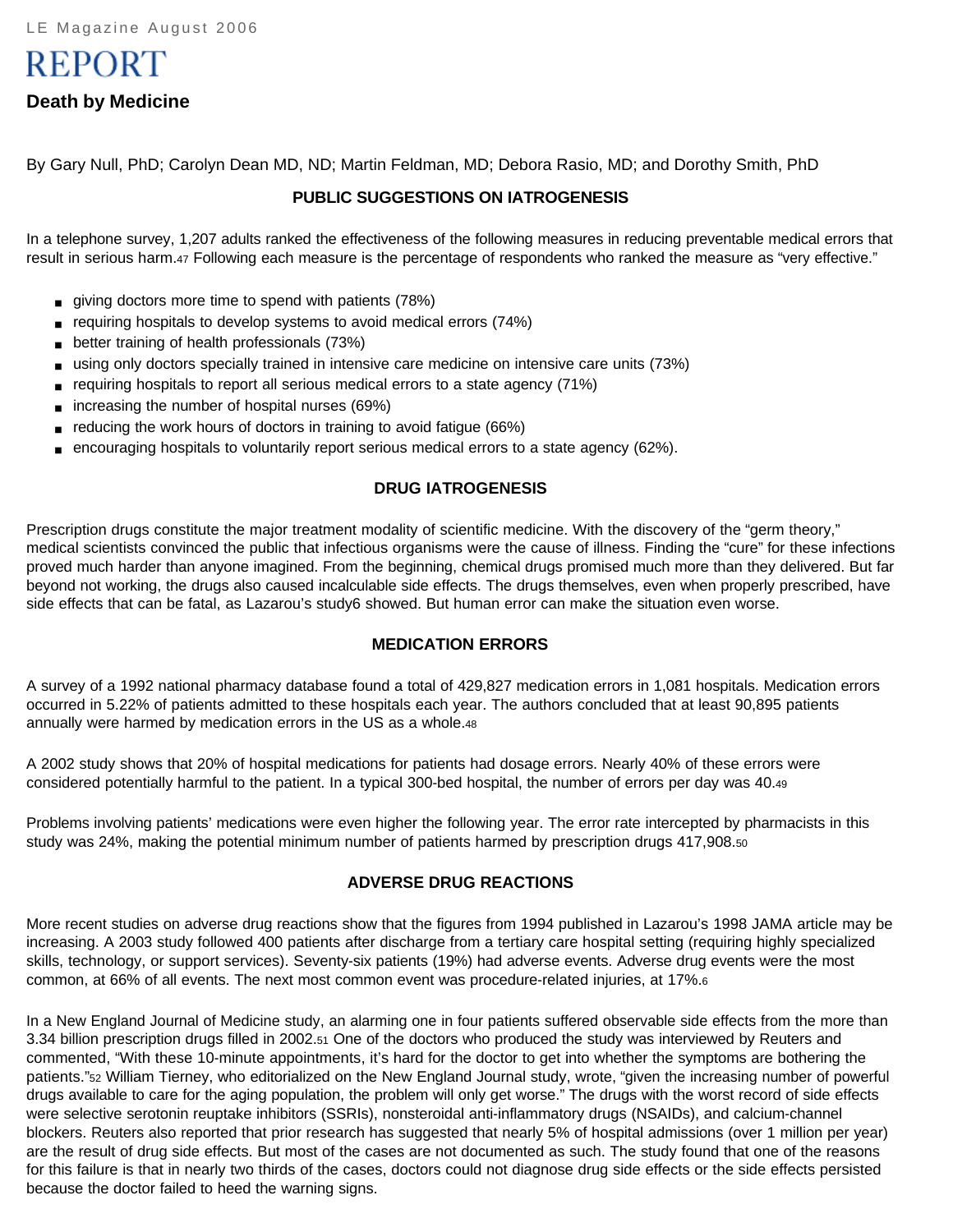#### **MEDICATING OUR FEELINGS**

Patients seeking a more joyful existence and relief from worry, stress, and anxiety often fall victim to the messages endlessly displayed on TV and billboards. Often, instead of gaining relief, they fall victim to the myriad iatrogenic side effects of antidepressant medication.



Moreover, a whole generation of antidepressant users has been created from young people growing up on Ritalin®. Medicating young people and modifying their emotions must have some impact on how they learn to deal with their feelings. They learn to equate coping with drugs rather than with their inner resources. As adults, these medicated youth reach for alcohol, drugs, or even street drugs to cope. According to JAMA, "Ritalin® acts much like cocaine."53 Today's marketing of mood-modifying drugs such as Prozac® and Zoloft® makes them not only socially acceptable, but almost a necessity in today's stressful world.

#### **TELEVISION DIAGNOSIS**

To reach the widest audience possible, drug companies no longer just target medical doctors with their marketing of antidepressants. By 1995, drug companies had tripled the amount of money allotted to direct advertising of prescription drugs to consumers. The majority of this money is spent on seductive television ads. From 1996 to 2000, spending rose from \$791 million to nearly \$2.5 billion.<sup>54</sup> This \$2.5 billion represents only 15% of the total pharmaceutical advertising budget.

While the drug companies maintain that direct-to-consumer advertising is educational, Dr. Sidney M. Wolfe of the Public Citizen Health Research Group in Washington, DC, argues that the public often is misinformed about these ads.55 People want what they see on television and are told to go to their doctors for a prescription. Doctors in private practice either acquiesce to their patients' demands for these drugs or spend valuable time trying to talk patients out of unnecessary drugs. Dr. Wolfe remarks that one important study found that people mistakenly believe that the "FDA reviews all ads before they are released and allows only the safest and most effective drugs to be promoted directly to the public."<sup>55</sup>

#### **HOW DO WE KNOW DRUGS ARE SAFE?**

Another aspect of scientific medicine that the public takes for granted is the testing of new drugs. Drugs generally are tested on individuals who are fairly healthy and not on other medications that could interfere with findings. But when these new drugs are declared "safe" and enter the drug prescription books, they are naturally going to be used by people who are on a variety of other medications and have a lot of other health problems. Then a new phase of drug testing called "post-approval" comes into play, which is the documentation of side effects once drugs hit the market. In one very telling report, the federal government's General



Accounting Office "found that of the 198 drugs approved by the FDA between 1976 and 1985 . . . 102 (or 51.5%) had serious post-approval risks . . . the serious post-approval risks (included) heart failure, myocardial infarction, anaphylaxis, respiratory depression and arrest, seizures, kidney and liver failure, severe blood disorders, birth defects and fetal toxicity, and blindness."<sup>56</sup>

NBC News' investigative show "Dateline" wondered if your doctor is moonlighting as a drug company representative. After a yearlong investigation, NBC reported that because doctors can legally prescribe any drug to any patient for any condition, drug companies heavily promote "off label" and frequently inappropriate and untested uses of these medications, even though these drugs are approved only for the specific indications for which they have been tested.<sup>57</sup>

The leading causes of adverse drug reactions are antibiotics (17%), cardiovascular drugs (17%), chemotherapy (15%), and analgesics and anti-inflammatory agents (15%).11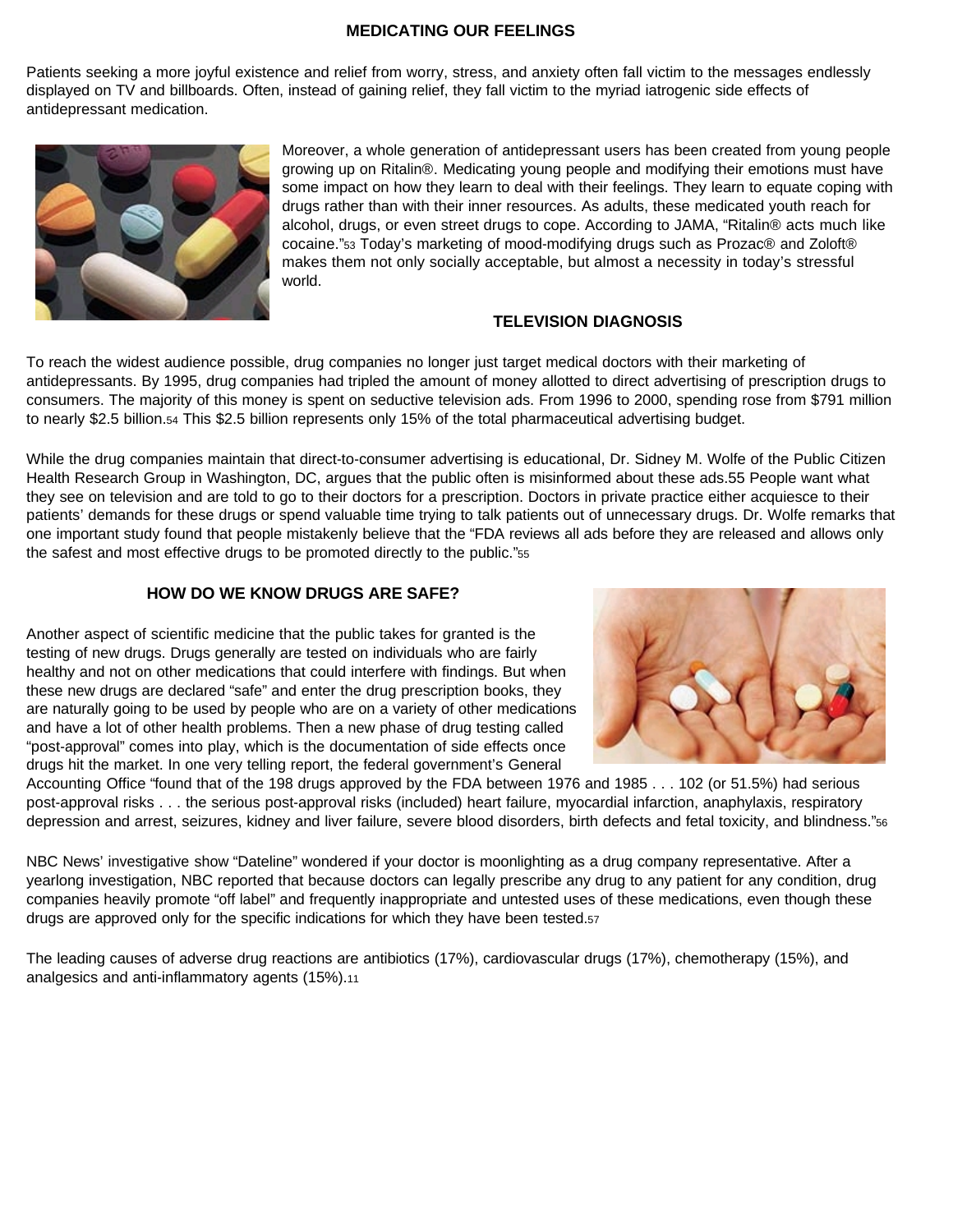## **REPORT Death by Medicine**

By Gary Null, PhD; Carolyn Dean MD, ND; Martin Feldman, MD; Debora Rasio, MD; and Dorothy Smith, PhD

#### **SPECIFIC DRUG IATROGENESIS: ANTIBIOTICS**

According to William Agger, MD, director of microbiology and chief of infectious disease at Gundersen Lutheran Medical Center in La Crosse, WI, 30 million pounds of antibiotics are used in America each year.58 Of this amount, 25 million pounds are used in animal husbandry and 23 million pounds are used to try to prevent disease and promote growth. Only 2 million pounds are given for specific animal infections. Dr. Agger reminds us that low concentrations of antibiotics are measurable in many of our foods and in various waterways around the world, much of it seeping in from animal farms.

Agger contends that overuse of antibiotics results in food-borne infections that are resistant to antibiotics. Salmonella is found in 20% of ground meat, but the constant exposure of cattle to antibiotics has made 84% of salmonella resistant to at least one antisalmonella antibiotic. Diseased animal food accounts for 80% of salmonellosis in humans, or 1.4 million cases per year. The conventional approach to countering this epidemic is to radiate food to try to kill all organisms while continuing to use the antibiotics that created the problem in the first place. Approximately 20% of chickens are contaminated with Campylobacter jejuni, an organism that causes 2.4 million cases of illness annually. Fifty-four percent of these organisms are resistant to at least one anti-Campylobacter antimicrobial agent.

Denmark banned growth-promoting antibiotics beginning in 1999, which cut their use by more than half within a year, from 453,200 to 195,800 pounds. A report from Scandinavia found that removing antibiotic growth promoters had no or minimal effect on food production costs. Agger warns that the current crowded, unsanitary methods of animal farming in the US support constant stress and infection, and are geared toward high antibiotic use.

In the US, over 3 million pounds of antibiotics are used every year on humans. With a population of 284 million Americans, this amount is enough to give every man, woman, and child 10 teaspoons of pure antibiotics per year. Agger says that exposure to a steady stream of antibiotics has altered pathogens such as Streptococcus pneumoniae, Staplococcus aureus, and entercocci, to name a few.

Almost half of patients with upper respiratory tract infections in the US still receive antibiotics from their doctors.59 According to the CDC, 90% of upper respiratory infections are viral and should not be treated with antibiotics. In Germany, the prevalence of systemic antibiotic use in children aged 0-6 years was 42.9%.60

Data obtained from nine US health insurers on antibiotic use in 25,000 children from 1996 to 2000 found that rates of antibiotic use decreased. Antibiotic use in children aged 3 months to under 3 years decreased 24%, from 2.46 to 1.89 antibiotic prescriptions per patient per year. For children aged 3 to under 6 years, there was a 25% reduction, from 1.47 to 1.09 antibiotic prescriptions per patient per year. And for children aged 6 to under 18 years, there was a 16% reduction, from 0.85 to 0.69 antibiotic prescriptions per patient per year.61 Despite these reductions, the data indicate that on average, every child in America receives 1.22 antibiotic prescriptions annually.

Group A beta-hemolytic streptococci is the only common cause of sore throat that requires antibiotics, with penicillin and erythromycin the only recommended treatment. Ninety percent of sore-throat cases, however, are viral. Antibiotics were used in 73% of the estimated 6.7 million adult annual visits for sore throat in the US between 1989 and 1999. Furthermore, patients treated with antibiotics were prescribed non-recommended broad-spectrum antibiotics in 68% of visits. This period saw a significant increase in the use of newer, more expensive broad-spectrum antibiotics and a decrease in use of the recommended antibiotics penicillin and erythromycin.62 Antibiotics being prescribed in 73% of sore-throat cases instead of the recommended 10% resulted in a total of 4.2 million unnecessary antibiotic prescriptions from 1989 to 1999.

#### **THE PROBLEM WITH ANTIBIOTICS**

In September 2003, the CDC re-launched a program started in 1995 called "Get Smart: Know When Antibiotics Work."63 This \$1.6 million campaign is designed to educate patients about the overuse and inappropriate use of antibiotics. Most people involved with alternative medicine have known about the dangers of antibiotic overuse for decades. Finally, the government is focusing on the problem, yet it is spending only a miniscule amount of money on an iatrogenic epidemic that is costing billions of dollars and thousands of lives. The CDC warns that 90% of upper respiratory infections, including children's ear infections, are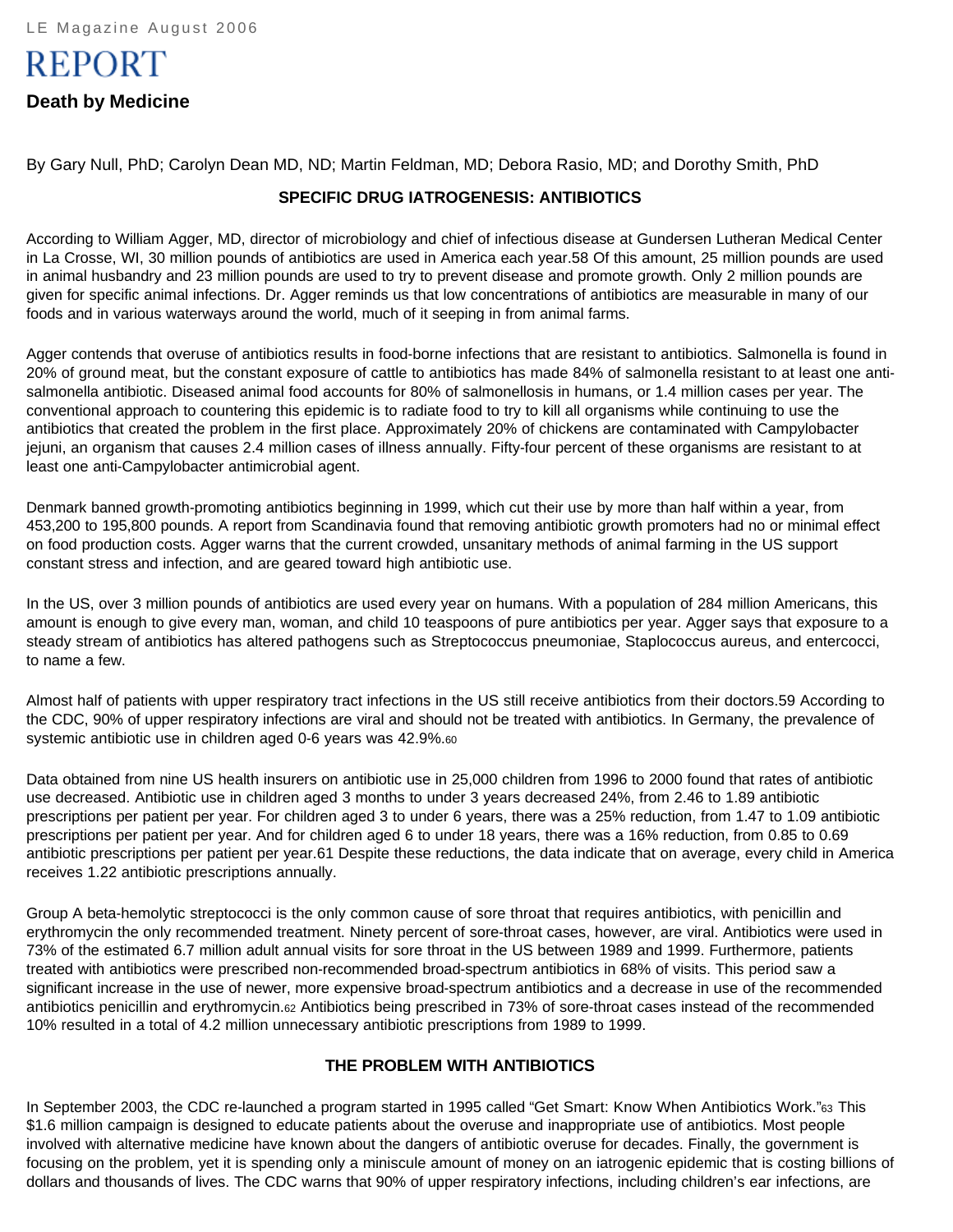viral and that antibiotics do not treat viral infection. More than 40% of about 50 million prescriptions for antibiotics written each year in physicians' offices are inappropriate.7,8 Using antibiotics when not needed can lead to the development of deadly strains of bacteria that are resistant to drugs and cause more than 88,000 deaths due to hospital-acquired infections.<sup>16</sup>

The CDC, however, seems to be blaming patients for misusing antibiotics even though they are available only by prescription from physicians. According to Dr. Richard Besser, head of the "Get Smart" program to educate patients about proper antibiotic use, "Programs that have just targeted physicians have not worked. Direct-to-consumer advertising of drugs is to blame in some cases." Besser says the program "teaches patients and the general public that antibiotics are precious resources that must be used correctly if we want to have them around when we need them. Hopefully, as a result of this campaign, patients will feel more comfortable asking their doctors for the best care for their illnesses, rather than asking for antibiotics."<sup>64</sup>

What constitutes the "best care"? The CDC does not elaborate and ignores the latest research on the dozens of nutraceuticals that have been scientifically proven to treat viral infections and boost immune-system function. Will doctors recommend garlic, vitamin C, lactoferrin, elderberry, vitamin A, zinc, or DHEA? Probably not. The CDC's common-sense recommendations that most people follow anyway include getting proper rest, drinking plenty of fluids, and using a humidifier.

The pharmaceutical industry claims it supports limiting the use of antibiotics. The drug company Bayer sponsors a program called "Operation Clean Hands" through an organization called LIBRA.65 The CDC also is involved in trying to minimize antibiotic resistance, but nowhere in its publications is there any reference to the role of nutraceuticals in boosting the immune system, or to the thousands of journal articles that support this approach. This tunnel vision and refusal to recommend the available non-drug alternatives is unfortunate when the CDC is desperately trying to curb the overuse of antibiotics.

#### **DRUGS POLLUTE OUR WATER SUPPLY**

We have reached the point of saturation with prescription drugs. Every body of water tested contains measurable drug residues. The tons of antibiotics used in animal farming, which run off into the water table and surrounding bodies of water, are conferring antibiotic resistance to germs in sewage, and these germs also are found in our water supply. Flushed down our toilets are tons of drugs and drug metabolites that also find their way into our water supply. We have no way to know the long-term health consequences of ingesting a mixture of drugs and drug-breakdown products. These drugs represent another level of iatrogenic disease that we are unable to completely measure.66-74



#### **SPECIFIC DRUG IATROGENESIS: NSAIDS**

It is not only the US that is plagued by iatrogenesis. A survey of more than 1,000 French general practitioners (GPs) tested their basic pharmacological knowledge and practice in prescribing NSAIDs, which rank first among commonly prescribed drugs for serious adverse reactions. The study results suggest that GPs do not have adequate knowledge of these drugs and are unable to effectively manage adverse reactions.75

A cross-sectional survey of 125 patients attending specialty pain clinics in South London found that possible iatrogenic factors such as "over-investigation, inappropriate information, and advice given to patients as well as misdiagnosis, over-treatment, and inappropriate prescription of medication were common."<sup>76</sup>

#### **SPECIFIC DRUG IATROGENESIS: CANCER CHEMOTHERAPY**

In 1989, German biostatistician Ulrich Abel, PhD, wrote a monograph entitled "Chemotherapy of Advanced Epithelial Cancer." It was later published in shorter form in a peer-reviewed medical journal.77 Abel presented a comprehensive analysis of clinical trials and publications representing over 3,000 articles examining the value of cytotoxic chemotherapy on advanced epithelial cancer. Epithelial cancer is the type of cancer with which we are most familiar, arising from epithelium found in the lining of body organs such as the breast, prostate, lung, stomach, and bowel. From these sites, cancer usually infiltrates adjacent tissue and spreads to the bone, liver, lung, or brain. With his exhaustive review, Abel concluded there is no direct evidence that chemotherapy prolongs survival in most patients with advanced carcinoma. According to Abel, "Many oncologists take it for granted that response to therapy prolongs survival, an opinion which is based on a fallacy and which is not supported by clinical studies."

Over a decade after Abel's exhaustive review of chemotherapy, there seems no decrease in its use for advanced carcinoma. For example, when conventional chemotherapy and radiation have not worked to prevent metastases in breast cancer, high-dose chemotherapy (HDC) along with stem-cell transplant (SCT) is the treatment of choice. In March 2000, however, results from the largest multi-center randomized controlled trial conducted thus far showed that, compared to a prolonged course of monthly conventional-dose chemotherapy, HDC and SCT were of no benefit,78 with even a slightly lower survival rate for the HDC/SCT group. Serious adverse effects occurred more often in the HDC group than in the standard-dose group. One treatment-related death (within 100 days of therapy) was recorded in the HDC group, but none was recorded in the conventional chemotherapy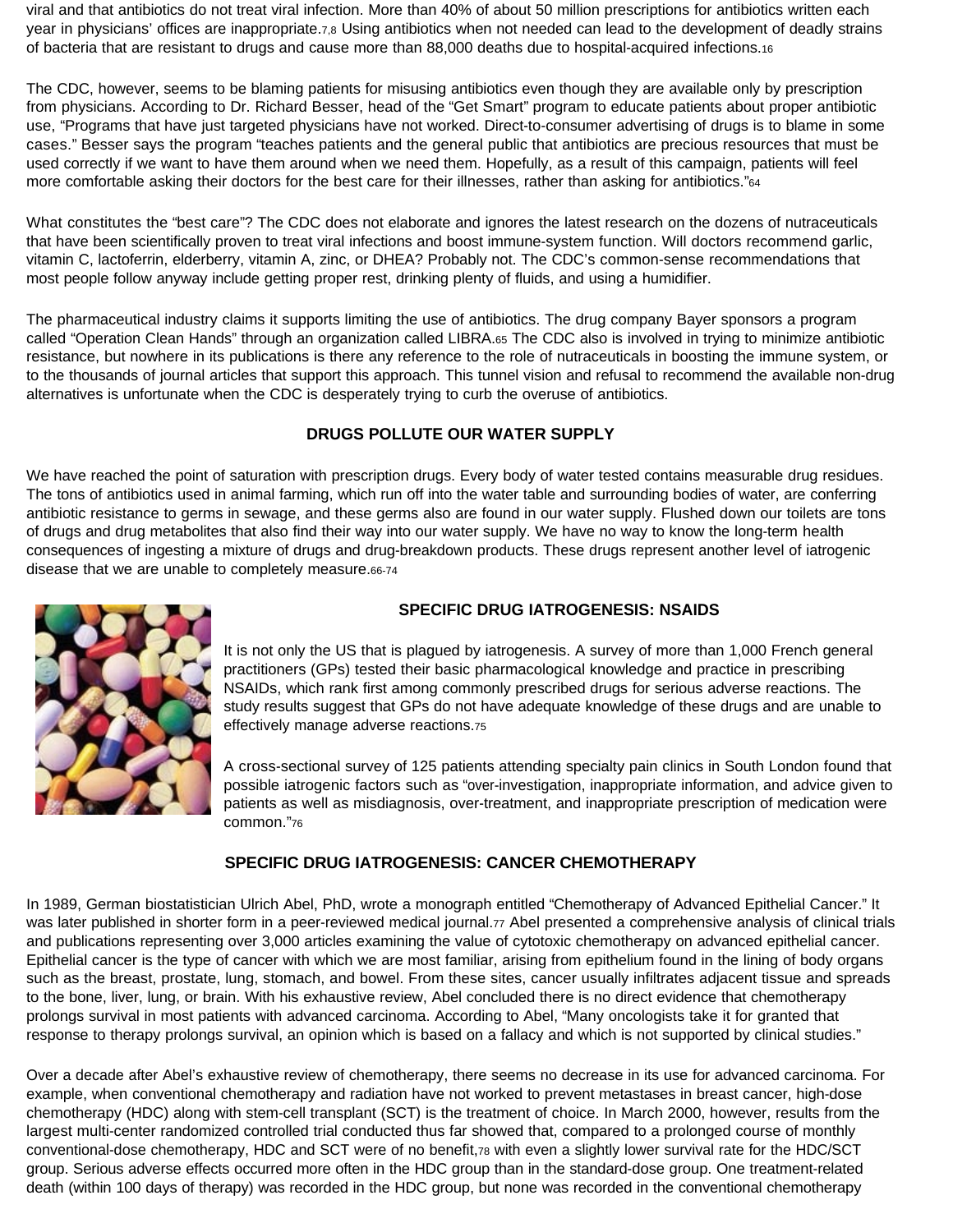group. The women in this trial were highly selected as having the best chance to respond.

Unfortunately, no all-encompassing follow-up study such as Dr. Abel's exists to indicate whether there has been any improvement in cancer-survival statistics since 1989. In fact, research should be conducted to determine whether chemotherapy itself is responsible for secondary cancers instead of progression of the original disease. We continue to question why well-researched alternative cancer treatments are not used.

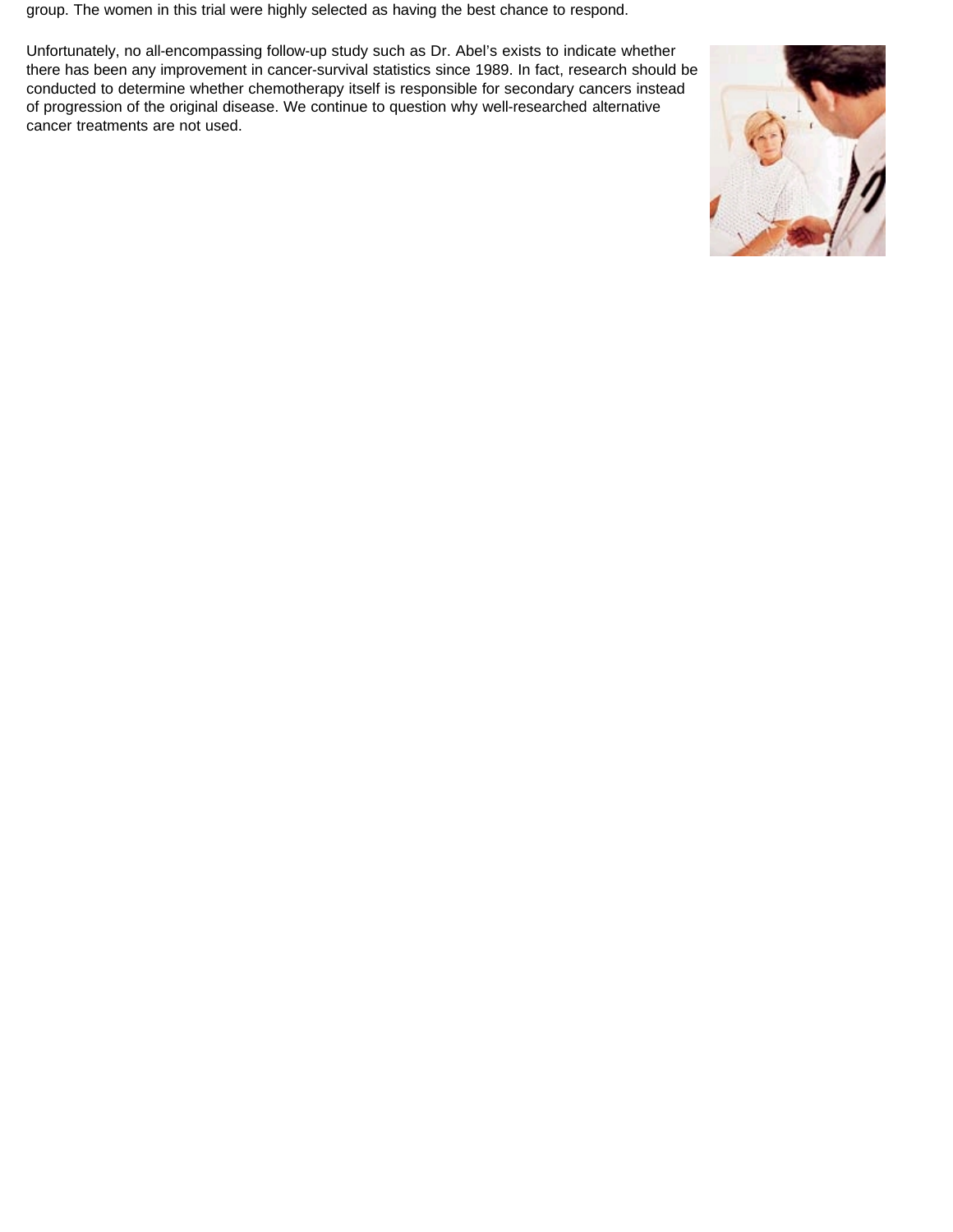LE Magazine August 2006

### **REPORT Death by Medicine**

By Gary Null, PhD; Carolyn Dean MD, ND; Martin Feldman, MD; Debora Rasio, MD; and Dorothy Smith, PhD

#### **DRUG COMPANIES FINED**

Periodically, the FDA fines a drug manufacturer when its abuses are too glaring and impossible to cover up. In May 2002, the Washington Post reported that Schering-Plough Corp., the maker of Claritin®, was to pay a \$500 million fine to the FDA for quality-control problems at four of its factories.79 The indictment came after the Public Citizen Health Research Group, led by Dr. Sidney Wolfe, called for a criminal investigation of Schering-Plough, charging that the company distributed albuterol asthma inhalers even though it knew the units were missing the active ingredient.

The FDA tabulated infractions involving 125 products, or 90% of the drugs made by Schering-Plough since 1998. Besides paying the fine, the company was forced to halt the manufacture of 73 drugs or suffer another \$175 million fine. Schering-Plough's news releases told another story, assuring consumers that they should still feel confident in the company's products.

This large settlement served as a warning to the drug industry about maintaining strict manufacturing practices and has given the FDA more clout in dealing with drug company compliance. According to the Washington Post article, a federal appeals court ruled in 1999 that the FDA could seize the profits of companies that violate "good manufacturing practices." Since that time, Abbott Laboratories has paid a \$100 million fine for failing to meet quality standards in the production of medical test kits, while Wyeth Laboratories paid \$30 million in 2000 to settle accusations of poor manufacturing practices.

#### **UNNECESSARY SURGICAL PROCEDURES**

In 1974, 2.4 million unnecessary surgeries were performed, resulting in 11,900 deaths at a cost of \$3.9 billion.80,81 In 2001, 7.5 million unnecessary surgical procedures were performed, resulting in 37,136 deaths at a cost of \$122 billion (using 1974 dollars).9,10

It is very difficult to obtain accurate statistics when studying unnecessary surgery. In 1989, Leape wrote that perhaps 30% of controversial surgeries—which include cesarean section, tonsillectomy, appendectomy, hysterectomy, gastrectomy for obesity, breast implants, and elective breast implants81— are unnecessary. In 1974, the Congressional Committee on Interstate and Foreign Commerce held hearings on unnecessary surgery. It found that 17.6% of recommendations for surgery were not confirmed by a second opinion. The House Subcommittee on Oversight and Investigations extrapolated these figures and estimated that, on a nationwide basis, there were 2.4 million unnecessary surgeries performed annually, resulting in 11,900 deaths at an annual cost of \$3.9 billion.<sup>80</sup>

According to the Healthcare Cost and Utilization Project within the Agency for Healthcare Research and Quality,22 in 2001 the 50 most common medical and surgical procedures were performed approximately 41.8 million times in the US. Using the 1974 House Subcommittee on Oversight and Investigations' figure of 17.6% as the percentage of unnecessary surgical procedures, and extrapolating from the death rate in 1974, produces nearly 7.5 million (7,489,718) unnecessary procedures and a death rate of 37,136, at a cost of \$122 billion (using 1974 dollars).

In 1995, researchers conducted a similar analysis of back surgery procedures, using the 1974 "unnecessary surgery percentage" of 17.6%. Testifying before the Department of Veterans Affairs, they estimated that of the 250,000 back surgeries performed annually in the US at a hospital cost of \$11,000 per patient, the total number of unnecessary back surgeries approaches 44,000, costing as much as \$484 million.<sup>82</sup>

Like prescription drug use driven by television advertising, unnecessary surgeries are escalating. Media-driven surgery such as gastric bypass for obesity "modeled" by Hollywood celebrities seduces obese people into thinking this route is safe and sexy. Unnecessary surgeries have even been marketed on the Internet.83 A study in Spain declares that 20-25% of total surgical practice represents unnecessary operations.<sup>84</sup>

According to data from the National Center for Health Statistics for 1979 to 1984, the total number of surgical procedures increased 9% while the number of surgeons grew 20%. The study notes that the large increase in the number of surgeons was not accompanied by a parallel increase in the number of surgeries performed, and expressed concern about an excess of surgeons to handle the surgical caseload.85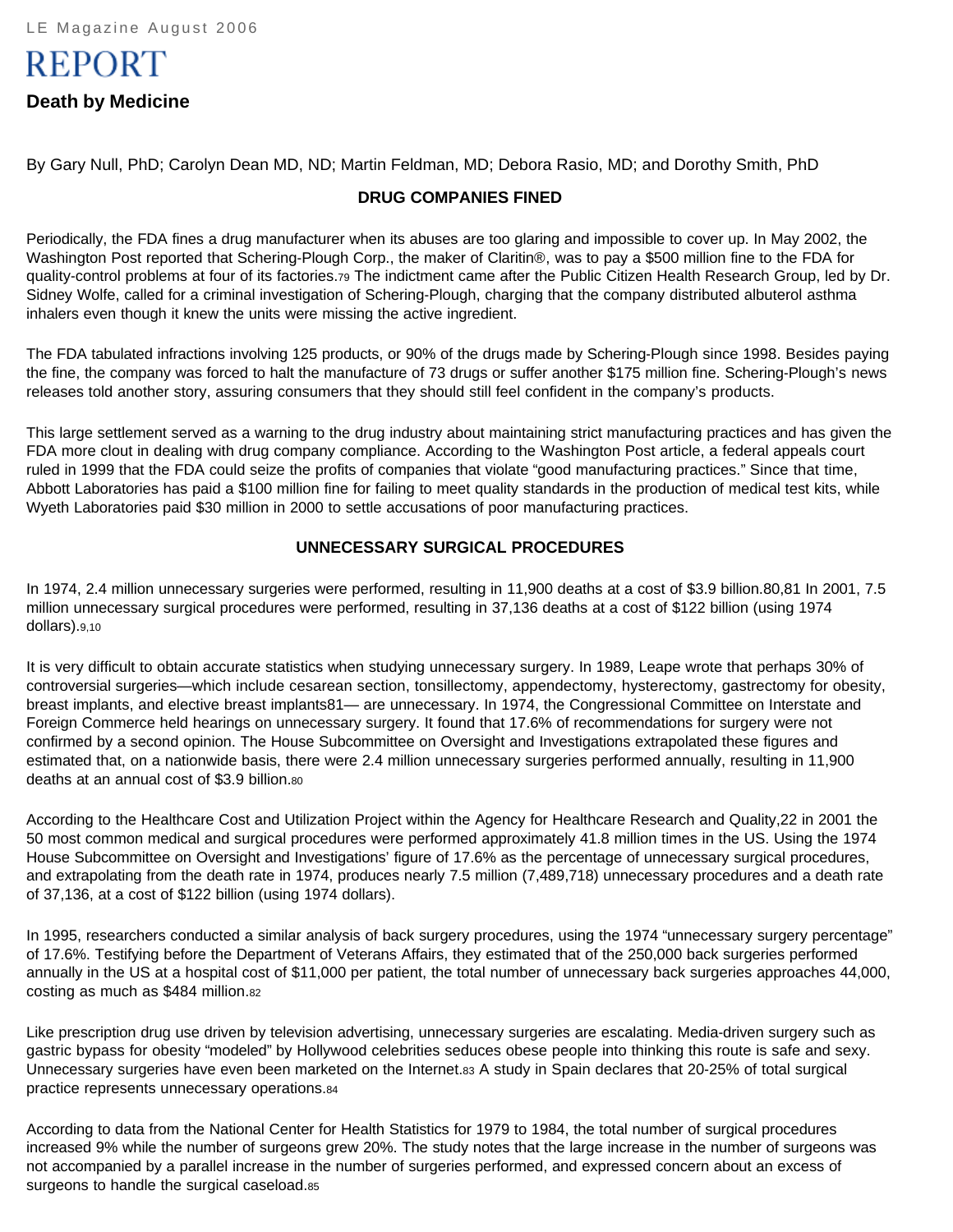

From 1983 to 1994, however, the incidence of the 10 most commonly performed surgical procedures jumped 38%, to 7,929,000 from 5,731,000 cases. By 1994, cataract surgery was the most common procedure, with more than 2 million operations, followed by cesarean section (858,000 procedures) and inguinal hernia operations (689,000 procedures). Knee arthroscopy procedures increased 153% while prostate surgery declined 29%.86

The list of iatrogenic complications from surgery is as long as the list of procedures themselves. One study examined catheters that were inserted to deliver anesthetic into the epidural space around the spinal nerves for lower cesarean section, abdominal surgery, or

prostate surgery. In some cases, non-sterile technique during catheter insertion resulted in serious infections, even leading to limb paralysis.<sup>87</sup>

In one review of the literature, the authors found "a significant rate of overutilization of coronary angiography, coronary artery surgery, cardiac pacemaker insertion, upper gastrointestinal endoscopies, carotid endarterectomies, back surgery, and painrelieving procedures."<sup>88</sup>

A 1987 JAMA study found the following significant levels of inappropriate surgery: 17% of coronary angiography procedures, 32% of carotid endarterectomy procedures, and 17% of upper gastrointestinal tract endoscopy procedures.89 Based on the Healthcare Cost and Utilization Project (HCUP) statistics provided by the government for 2001, 697,675 upper gastrointestinal endoscopies (usually entailing biopsy) were performed, as were 142,401 endarterectomies and 719,949 coronary angiographies.<sup>22</sup> Extrapolating the JAMA study's inappropriate surgery rates to 2001 produces 118,604 unnecessary endoscopy procedures, 45,568 unnecessary endarterectomies, and 122,391 unnecessary coronary angiographies. These are all forms of medical iatrogenesis.

#### **MEDICAL AND SURGICAL PROCEDURES**

It is instructive to know the mortality rates associated with various medical and surgical procedures. Although we must sign release forms when we undergo any procedure, many of us are in denial about the true risks involved; because medical and surgical procedures are so commonplace, they often are seen as both necessary and safe. Unfortunately, allopathic medicine itself is a leading cause of death, as well as the most expensive way to die.

Perhaps the words "health care" confer the illusion that medicine is about health. Allopathic medicine is not a purveyor of health care but of disease care. The HCUP figures are instructive, 22 but the computer program that calculates annual mortality statistics for all US hospital discharges is only as good as the codes entered into the system. In email correspondence, HCUP indicated that the mortality rates for each procedure indicated only that someone undergoing that procedure died either from the procedure or from some other cause.

Thus, there is no way of knowing exactly how many people die from a particular procedure. While codes for "poisoning & toxic effects of drugs" and "complications of treatment" do exist, the mortality figures registered in these categories are very low and do not correlate with what is known from research such as the 1998 JAMA study6 that estimated an average of 106,000 prescription medication deaths per year. No codes exist for adverse drug side effects, surgical mishaps, or other types of medical error. Until such codes exist, the true mortality rates tied to medical error will remain buried in the general statistics.

#### **AN HONEST LOOK AT US HEALTH CARE**

In 1978, the US Office of Technology Assessment (OTA) reported, "Only 10-20% of all procedures currently used in medical practice have been shown to be efficacious by controlled trial."90 In 1995, the OTA compared medical technology in eight countries (Australia, Canada, France, Germany, the Netherlands, Sweden, the UK, and the US ) and again noted that few medical procedures in the US have been subjected to clinical trial. It also reported that US infant mortality was high and life expectancy low compared to other developed countries.<sup>91</sup>



#### **SURGICAL ERRORS FINALLY REPORTED**

An October 2003 JAMA study from the US government's Agency for Healthcare Research and Quality (AHRQ) documented 32,000 mostly surgery-related deaths costing \$9 billion and accounting for 2.4 million extra hospital days in 2000.92 Data from 20% of the nation's hospitals were analyzed for 18 different surgical complications, including post-operative infections, foreign objects left in wounds, surgical wounds reopening, and post-operative bleeding.

In a press release accompanying the study, AHRQ director Carolyn M. Clancy, MD, noted, "This study gives us the first direct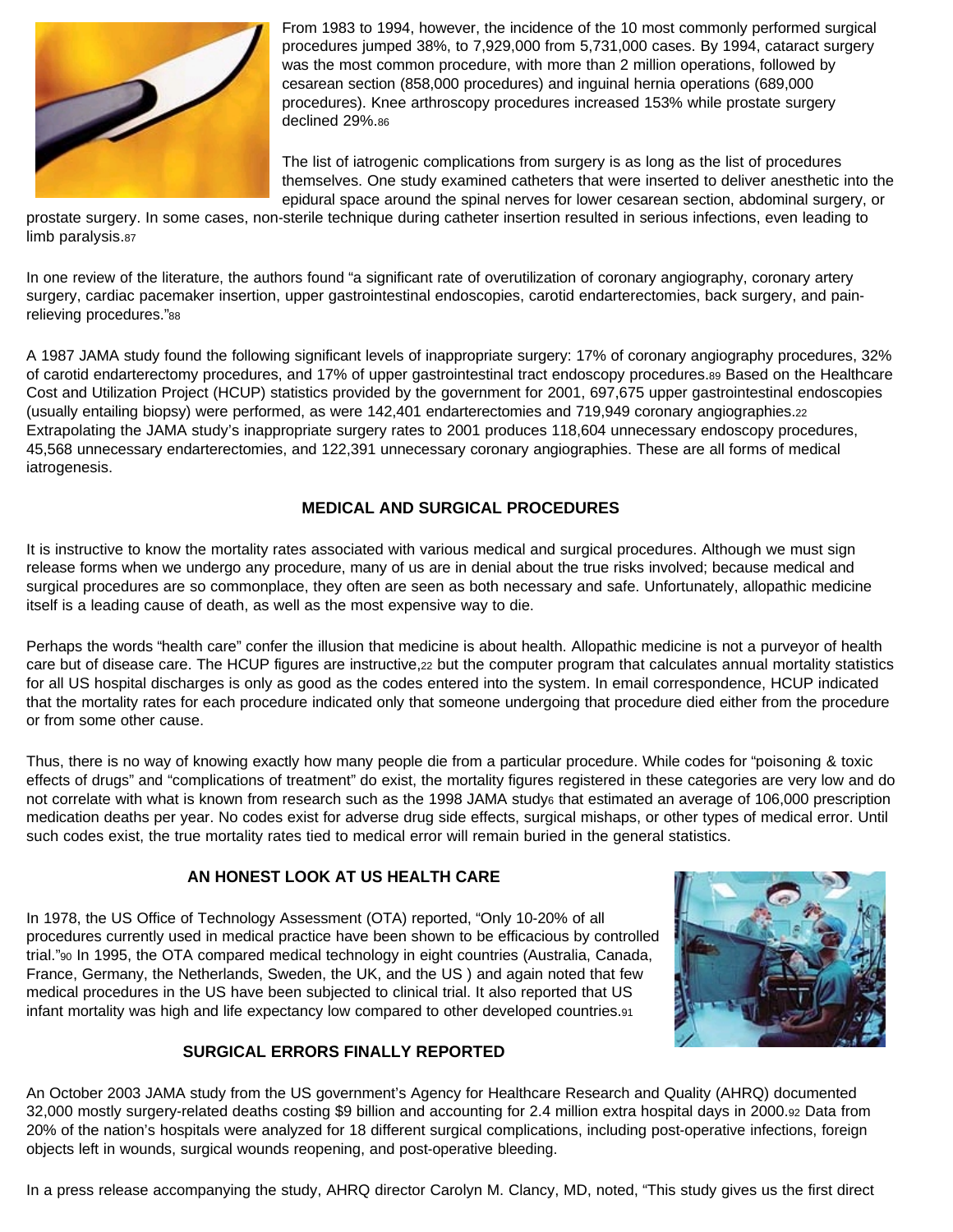evidence that medical injuries pose a real threat to the American public and increase the costs of health care."23 According to the study's authors, "The findings greatly underestimate the problem, since many other complications happen that are not listed in hospital administrative data." They added, "The message here is that medical injuries can have a devastating impact on the health care system. We need more research to identify why these injuries occur and find ways to prevent them from happening." The study authors said that improved medical practices, including an emphasis on better hand washing, might help reduce morbidity and mortality rates. In an accompanying JAMA editorial, health-risk research-er Dr. Saul Weingart of Harvard's Beth Israel-Deaconess Medical Center wrote, "Given their staggering magnitude, these estimates are clearly sobering."<sup>93</sup>

#### **UNNECESSARY X-RAYS**

When x-rays were discovered, no one knew the long-term effects of ionizing radiation. In the 1950s, monthly fluoroscopic exams at the doctor's office were routine, and you could even walk into most shoe stores and see x-rays of your foot bones. We still do not know the ultimate outcome of our initial fascination with x-rays.

In those days, it was common practice to x-ray pregnant women to measure their pelvises and make a diagnosis of twins. Finally, a study of 700,000 children born between 1947 and 1964 in 37 major maternity hospitals compared the children of mothers who had received pelvic x-rays during pregnancy to those of mothers who did not. It found that cancer mortality was 40% higher among children whose mothers had been x-rayed.<sup>94</sup>

In present-day medicine, coronary angiography is an invasive surgical procedure that involves snaking a tube through a blood vessel in the groin up to the heart. To obtain useful information, x-rays are taken almost continuously, with minimum dosages ranging from 460 to 1,580 mrem. The minimum radiation from a routine chest x-ray is 2 mrem. X-ray radiation accumulates in the body, and ionizing radiation used in x-ray procedures has been shown to cause gene mutation. The health impact of this high level of radiation is unknown, and often obscured in statistical jargon such as, "The risk for lifetime fatal cancer due to radiation exposure is estimated to be 4 in 1 million per 1,000 mrem."<sup>95</sup>



Dr. John Gofman has studied the effects of radiation on human health for 45 years. A medical doctor with a PhD in nuclear and physical chemistry, Dr. Gofman worked on the Manhattan Project, discovered uranium-233, and was the first person to isolate plutonium. In five scientifically documented books, Dr. Gofman provides strong evidence that medical technology—specifically x-rays, CT scans, and mammography and fluoroscopy devices—are a contributing factor to 75% of new cancers. In a nearly 700-page report updated in 2000, "Radiation from Medical Procedures in the Pathogenesis of Cancer and Ischemic Heart Disease: Dose-Response Studies with Physicians per 100,000 Population,"96 Gofman shows that as the number of physicians increases in a geographical area along with an increase in the number of x-ray diagnostic tests performed, the rate of cancer and ischemic heart disease

also increases. Gofman elaborates that it is not x-rays alone that cause the damage but a combination of health risk factors that include poor diet, smoking, abortions, and the use of birth control pills. Dr. Gofman predicts that ionizing radiation will be responsible for 100 million premature deaths over the next decade.

In his book, "Preventing Breast Cancer," Dr. Gofman notes that breast cancer is the leading cause of death among American women between the ages of 44 and 55. Because breast tissue is highly sensitive to radiation, mammograms can cause cancer. The danger can be heightened by other factors, including a woman's genetic makeup, preexisting benign breast disease, artificial menopause, obesity, and hormone imbalance.<sup>97</sup>

Even x-rays for back pain can lead someone into crippling surgery. Dr. John E. Sarno, a well-known New York orthopedic surgeon, found that there is not necessarily any association between back pain and spinal x-ray abnormality. He cites studies of normal people without a trace of back pain whose x-rays indicate spinal abnormalities and of people with back pain whose spines appear to be normal on x-ray.98 People who happen to have back pain and show an abnormality on x-ray may be treated surgically, sometimes with no change in back pain, worsening of back pain, or even permanent disability. Moreover, doctors often order x-rays as protection against malpractice claims, to give the impression of leaving no stone unturned. It appears that doctors are putting their own fears before the interests of their patients.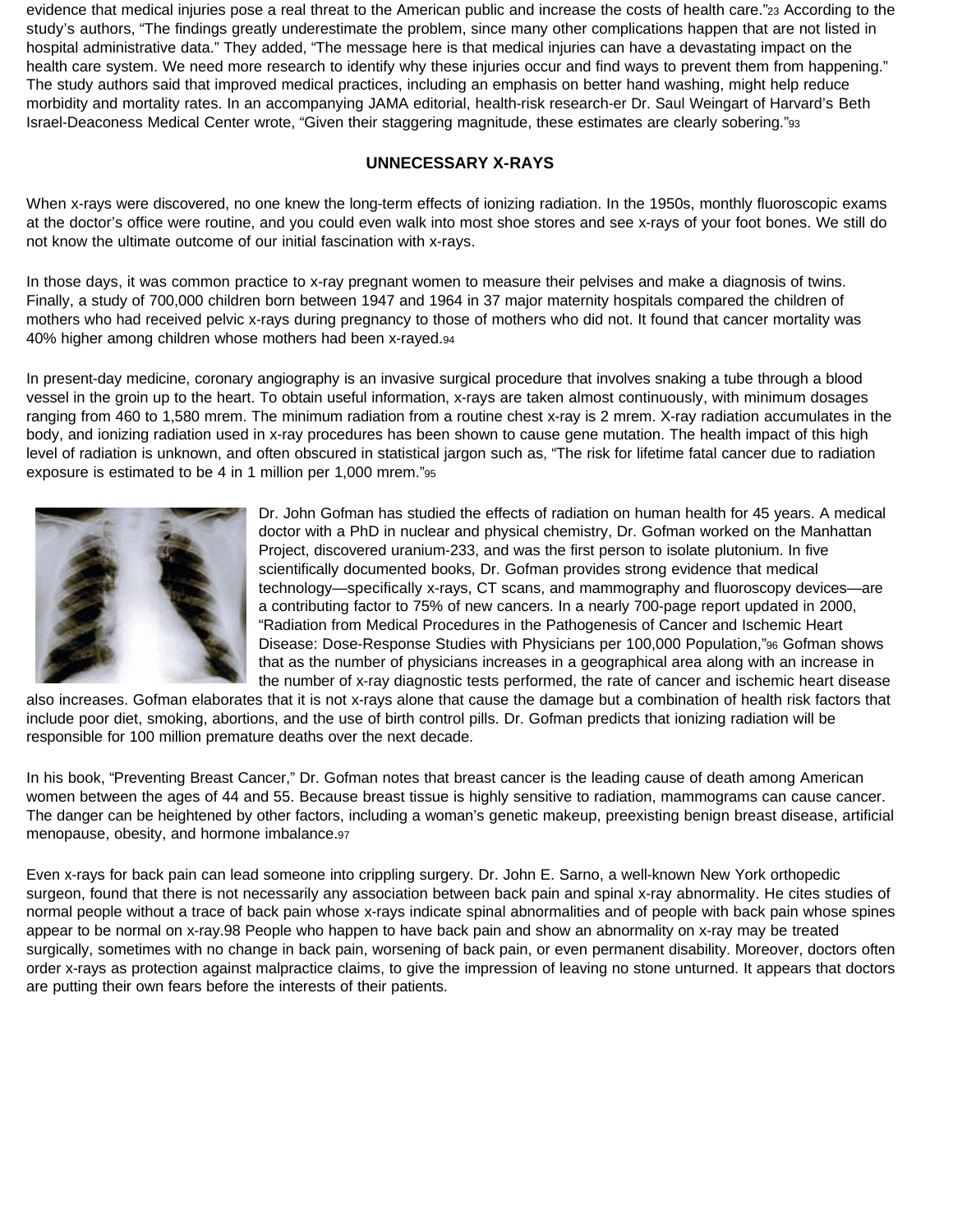## **REPORT Death by Medicine**

By Gary Null, PhD; Carolyn Dean MD, ND; Martin Feldman, MD; Debora Rasio, MD; and Dorothy Smith, PhD

#### **UNNECESSARY HOSPITALIZATION**

Nearly 9 million (8,925,033) people were hospitalized unnecessarily in 2001.<sub>1-4</sub> In a study of inappropriate hospitalization, two doctors reviewed 1,132 medical records. They concluded that 23% of all admissions were inappropriate and an additional 17% could have been handled in outpatient clinics. Thirty-four percent of all hospital days were deemed inappropriate and could have been avoided.2 The rate of inappropriate hospital admissions in 1990 was 23.5%.3 In 1999, another study also found an inappropriate admissions rate of 24%, indicating a consistent pattern from 1986 to 1999.4 The HCUP database indicates that the total number of patient discharges from US hospitals in 2001 was 37,187,641,22 meaning that almost 9 million people were exposed to unnecessary medical intervention in hospitals and therefore represent almost 9 million potential iatrogenic episodes.1- 4

#### **WOMEN'S EXPERIENCE IN MEDICINE**

Dr. Martin Charcot (1825-1893) was world renowned, the most celebrated doctor of his time. He practiced in the Paris hospital La Salpetriere. He became an expert in hysteria, diagnosing an average of 10 hysterical women each day, transforming them into "iatrogenic monsters" and turning simple "neurosis" into hysteria.99 The number of women diagnosed with hysteria and hospitalized rose from 1% in 1841 to 17% in 1883.

Hysteria is derived from the Latin "hystera," meaning uterus. According to Dr. Adriane Fugh-Berman, US medicine has a tradition of excessive medical and surgical interventions on women. Only 100 years ago, male doctors believed that female psychological imbalance originated in the uterus. When surgery to remove the uterus was perfected, it became the "cure" for mental instability, effecting a physical and psychological castration. Fugh-Berman notes that US doctors eventually disabused themselves of that notion but have continued to treat women very differently than they treat men.100 She cites the following statistics:

- Thousands of prophylactic mastectomies are performed annually.
- One third of US women have had a hysterectomy before menopause.
- Women are prescribed drugs more frequently than are men.
- Women are given potent drugs for disease prevention, which results in disease substitution due to side effects.
- Fetal monitoring is unsupported by studies and not recommended by the CDC.101 It confines women to a hospital bed and may result in a higher incidence of cesarean section.<sup>102</sup>
- Normal processes such as menopause and childbirth have been heavily "medicalized."
- Synthetic hormone replacement therapy (HRT) does not prevent heart disease or dementia, but does increase the risk of breast cancer, heart disease, stroke, and gall bladder attack.<sup>103</sup>
- As many as a third of postmenopausal women use HRT.104,105 This number is important in light of the much-publicized Women's Health Initiative study, which was halted before its completion because of a higher death rate in the synthetic estrogen-progestin (HRT) group.<sup>106</sup>

#### **CESAREAN SECTION**

In 1983, 809,000 cesarean sections (21% of live births) were performed in the US, making it the nation's most common obstetricgynecologic (OB-GYN) surgical procedure. The second most common OB-GYN operation was hysterectomy (673,000), followed by diagnostic dilation and curettage of the uterus (632,000). In 1983, OB-GYN procedures represented 23% of all surgeries completed in the US.<sup>107</sup>

In 2001, cesarean section was still the most common OB-GYN surgical procedure. Approximately 4 million births occur annually, with 24% (960,000) delivered by cesarean section. In the Netherlands, only 8% of births are delivered by cesarean section. This suggests 640,000 unnecessary cesarean sections—entailing three to four times higher mortality and 20 times greater morbidity than vaginal delivery108—are performed annually in the US.

The US cesarean rate rose from just 4.5% in 1965 to 24.1% in 1986. Sakala contends that an "uncontrolled pandemic of medically unnecessary cesarean births is occurring."109 VanHam reported a cesarean section postpartum hemorrhage rate of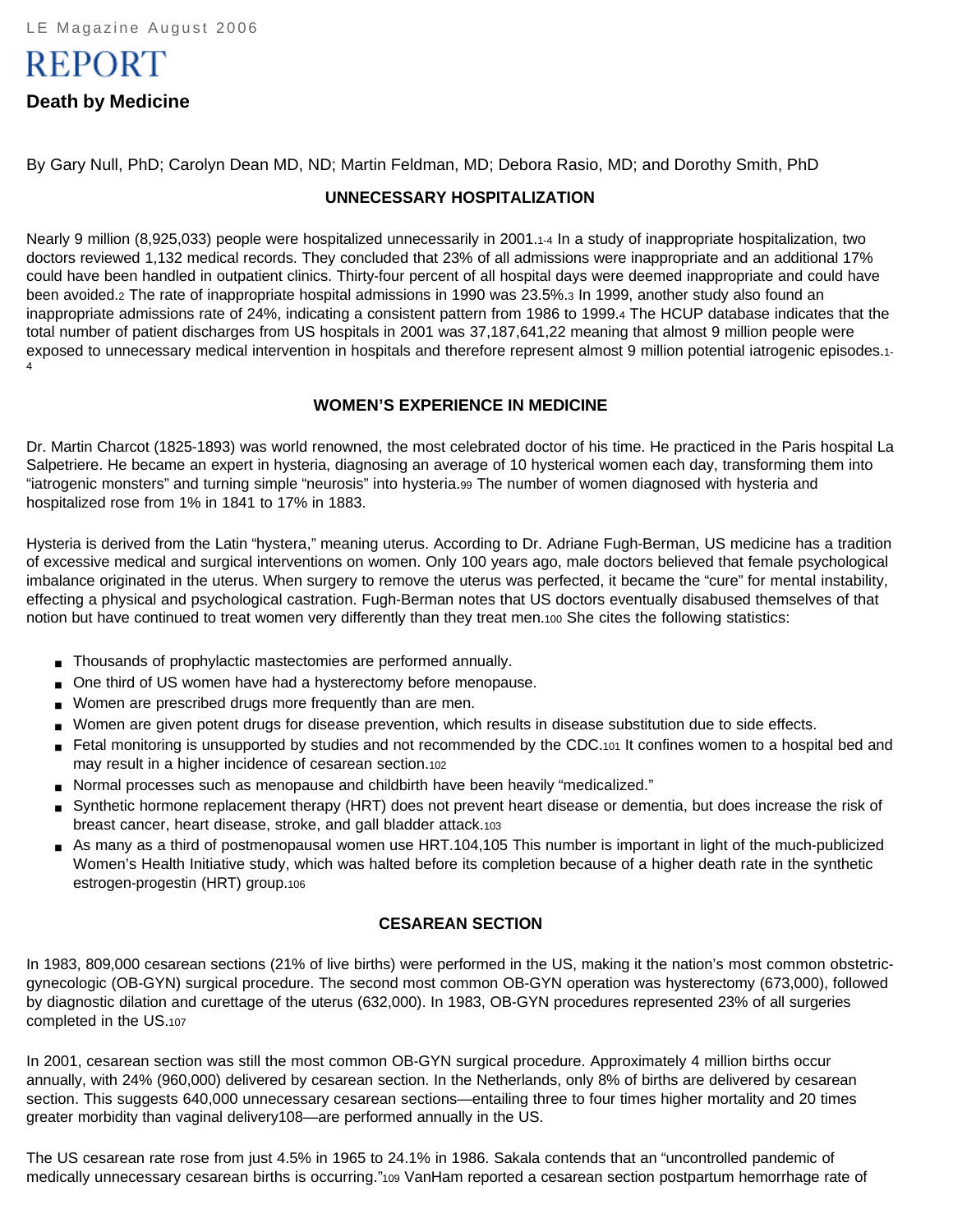7%, a hematoma formation rate of 3.5%, a urinary tract infection rate of 3%, and a combined postoperative morbidity rate of 35.7% in a high-risk population undergoing cesarean section.<sup>110</sup>

#### **NEVER ENOUGH STUDIES**

Scientists claimed there were never enough studies revealing the dangers of DDT and other dangerous pesticides to ban them. They also used this argument for tobacco, claiming that more studies were needed before they could be certain that tobacco really caused lung cancer. Even the American Medical Association (AMA) was complicit in suppressing the results of tobacco research. In 1964, when the Surgeon General's report condemned smoking, the AMA refused to endorse it, claiming a need for more research. What they really wanted was more money, which they received from a consortium of tobacco companies that paid the AMA \$18 million over the next nine years, during which the AMA said nothing about the dangers of smoking.<sup>111</sup>

The Journal of the American Medical Association (JAMA), "after careful consideration of the extent to which cigarettes were used by physicians in practice," began accepting tobacco advertisements and money in 1933. State journals such as the New York State Journal of Medicine also began to run advertisements for Chesterfield cigarettes that claimed cigarettes are "Just as pure as the water you drink . . . and practically untouched by human hands." In 1948, JAMA argued "more can be said in behalf of smoking as a form of escape from tension than against it . . . there does not seem to be any preponderance of evidence that would indicate the abolition of the use of tobacco as a substance contrary to the public health.'<sub>112</sub> Today, scientists continue to use the excuse that more studies are needed before they will support restricting the inordinate use of drugs.



#### **ADVERSE DRUG REACTIONS**

The Lazarou study<sub>6</sub> analyzed records for prescribed medications for 33 million US hospital admissions in 1994. It discovered 2.2 million serious injuries due to prescribed drugs; 2.1% of inpatients experienced a serious adverse drug reaction, 4.7% of all hospital admissions were due to a serious adverse drug reaction, and fatal adverse drug reactions occurred in 0.19% of inpatients and 0.13% of admissions. The authors estimated that 106,000 deaths occur annually due to adverse drug reactions.

Using a cost analysis from a 2000 study in which the increase in hospitalization costs per patient suffering an adverse drug reaction was \$5,483, costs for the Lazarou study's 2.2 million patients with serious drug reactions amounted to \$12 billion.6,57

Serious adverse drug reactions commonly emerge after FDA approval of the drugs involved. The safety of new agents cannot be known with certainty until a drug has been on the market for many years.<sup>113</sup>





Over 1 million people develop bedsores in US hospitals every year. It is a tremendous burden to patients and family, and a \$55 billion health care burden.14 Bedsores are preventable with proper nursing care. It is true that 50% of those affected are in a vulnerable age group of over 70. In the elderly, bedsores carry a fourfold increase in the rate of death. The mortality rate in hospitals for patients with bedsores is between 23% and 37%.15 Even if we just take the 50% of people over 70 with bedsores and the lowest mortality at 23%, that gives us a death rate due to bedsores of 115,000. Critics will say that it was the disease or advanced age that killed the patient, not the bedsore, but our argument is that

an early death, by denying proper care, deserves to be counted. It is only after counting these unnecessary deaths that we can then turn our attention to fixing the problem.

#### **MALNUTRITION IN NURSING HOMES**

The General Accounting Office (GAO), a special investigative branch of Congress, cited 20% of the nation's 17,000 nursing homes for violations between July 2000 and January 2002. Many violations involved serious physical injury and death.114

A report from the Coalition for Nursing Home Reform states that at least one third of the nation's 1.6 million nursing home residents may suffer from malnutrition and dehydration, which hastens their death. The report calls for adequate nursing staff to help feed patients who are not able to manage a food tray by themselves.18 It is difficult to place a mortality rate on malnutrition and dehydration. The coalition report states that compared with well-nourished hospitalized nursing home residents, malnourished residents have a fivefold increase in mortality when they are admitted to a hospital. Multiplying the one third of 1.6 million nursing home residents who are malnourished by a mortality rate of 20%15,24 results in 108,800 premature deaths due to malnutrition in nursing homes.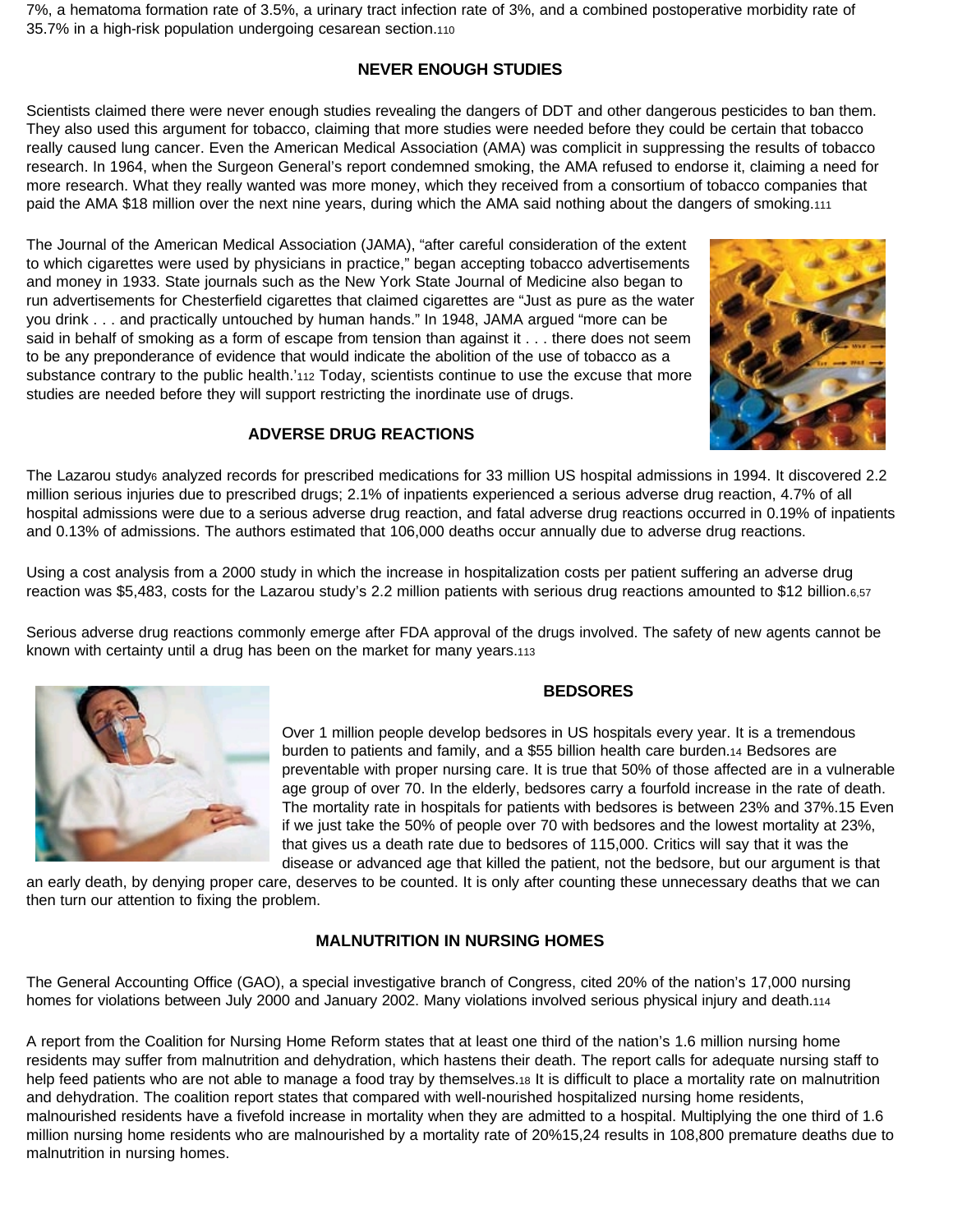#### **NOSOCOMIAL INFECTIONS**

The rate of nosocomial (in-hospital) infections per 1,000 patient days rose from 7.2 in 1975 to 9.8 in 1995, a 36% jump in 20 years. Reports from more than 270 US hospitals showed that the nosocomial infection rate itself had remained stable over the previous 20 years, with approximately 5-6 hospital-acquired infections occurring per 100 admissions. Due to progressively shorter inpatient stays and the increasing number of admissions, however, the number of infections has increased. It is estimated that in 1995, nosocomial infections cost \$4.5 billion and contributed to more than 88,000 deaths, or one death every six minutes.16 The 2003 incidence of nosocomial mortality is probably higher than in 1995 because of the tremendous increase in antibiotic-resistant organisms. Morbidity and Mortality Report found that nosocomial infections cost \$5 billion annually in 1999,17 representing a \$0.5 billion increase in just four years. At this rate of increase, the current cost of nosocomial infections would be close to \$6 billion.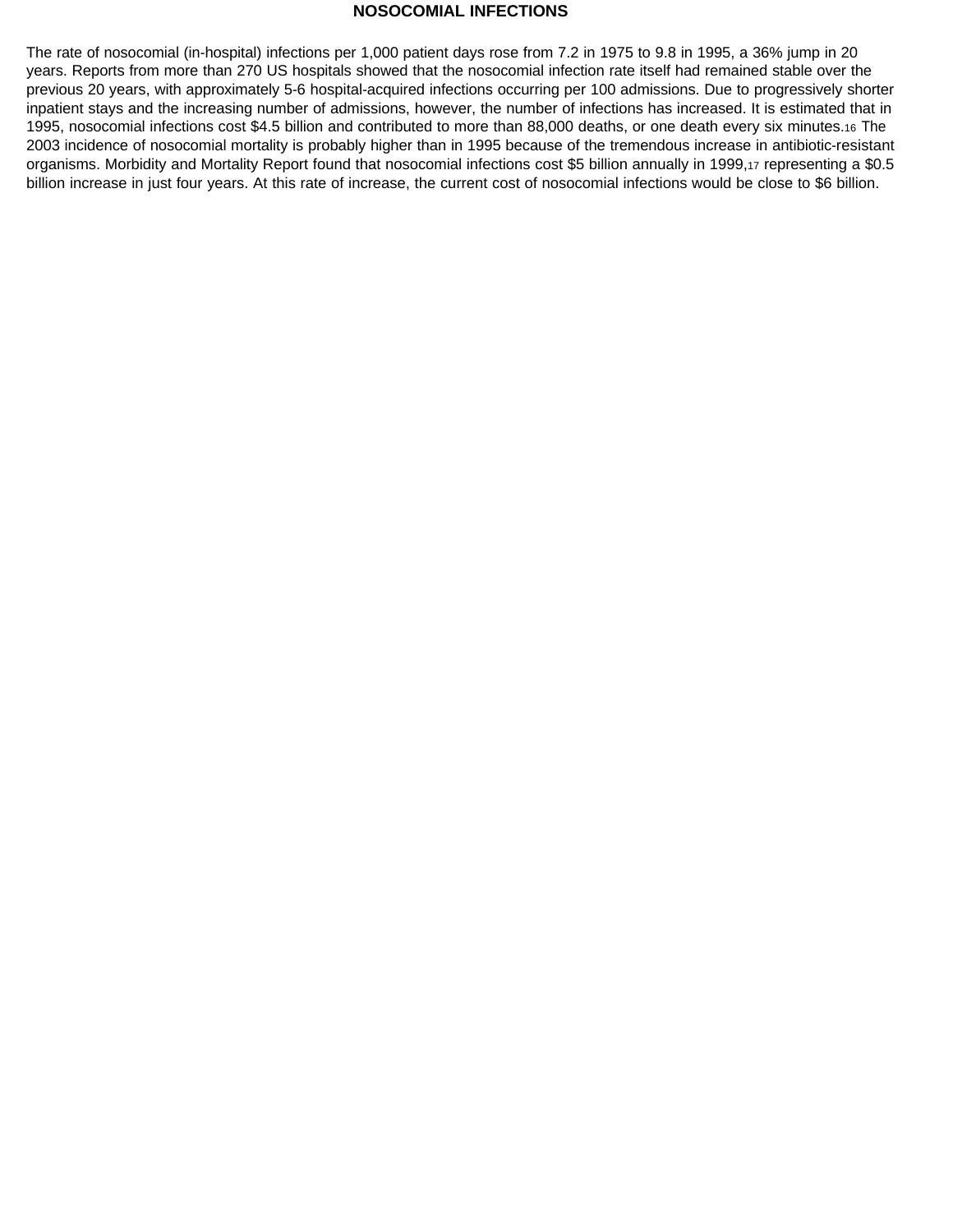LE Magazine August 2006

### **REPORT Death by Medicine**

By Gary Null, PhD; Carolyn Dean MD, ND; Martin Feldman, MD; Debora Rasio, MD; and Dorothy Smith, PhD

#### **OUTPATIENT IATROGENESIS**

In a 2000 JAMA article, Dr. Barbara Starfield presents well-documented facts that are both shocking and unassailable.19,20 The US ranks 12th of 13 industrialized countries when judged by 16 health status indicators. Japan, Sweden, and Canada were first, second, and third, respectively. More than 40 million people in the US have no health insurance, and 20-30% of patients receive contraindicated care.

Starfield warned that one cause of medical mistakes is overuse of technology, which may create a "cascade effect" leading to still more treatment. She urges the use of ICD (International Classification of Diseases) codes that have designations such as "Drugs, Medicinal, and Biological Substances Causing Adverse Effects in Therapeutic Use" and "Complications of Surgical and Medical Care" to help doctors quantify and recognize the magnitude of the medical error problem. Starfield notes that many deaths attributable to medical error today are likely to be coded to indicate some other cause of death. She concludes that against the backdrop of our poor health report card compared to other Western countries, we should recognize that the harmful effects of health care interventions account for a substantial proportion of our excess deaths.

Starfield cites Weingart's 2000 article, "Epidemiology of Medical Error," as well as other authors to suggest that between 4% and 18% of consecutive patients in outpatient settings suffer an iatrogenic event leading to:

- 116 million extra physician visits
- 77 million extra prescriptions filled
- 17 million emergency department visits
- 8 million hospitalizations
- 3 million long-term admissions
- 199,000 additional deaths
- \$77 billion in extra costs.21

#### **UNNECESSARY SURGERIES**

While some 12,000 deaths occur each year from unnecessary surgeries, results from the few studies that have measured unnecessary surgery directly indicate that for some highly controversial operations, the proportion of unwarranted surgeries could be as high as 30%.<sup>81</sup>

#### **MEDICAL ERRORS: A GLOBAL ISSUE**

A five-country survey published in the Journal of Health Affairs found that 18-28% of people who were recently ill had suffered from a medical or drug error in the previous two years. The study surveyed 750 recently ill adults. The breakdown by country showed the percentages of those suffering a medical or drug error were 18% in Britain, 23% in Australia and in New Zealand, 25% in Canada, and 28% in the US.<sup>115</sup>

#### **HEALTH INSURANCE**

The Institute of Medicine recently found that the 41 million Americans with no health insurance have consistently worse clinical outcomes than those who are insured, and are at increased risk for dying prematurely.<sup>116</sup>

When doctors bill for services they do not render, advise unnecessary tests, or screen everyone for a rare condition, they are committing insurance fraud. The US GAO estimated that \$12 billion was lost to fraudulent or unnecessary claims in 1998, and reclaimed \$480 million in judgments in that year. In 2001, the federal government won or negotiated more



than \$1.7 billion in judgments, settlements, and administrative impositions in health care fraud cases and proceedings.117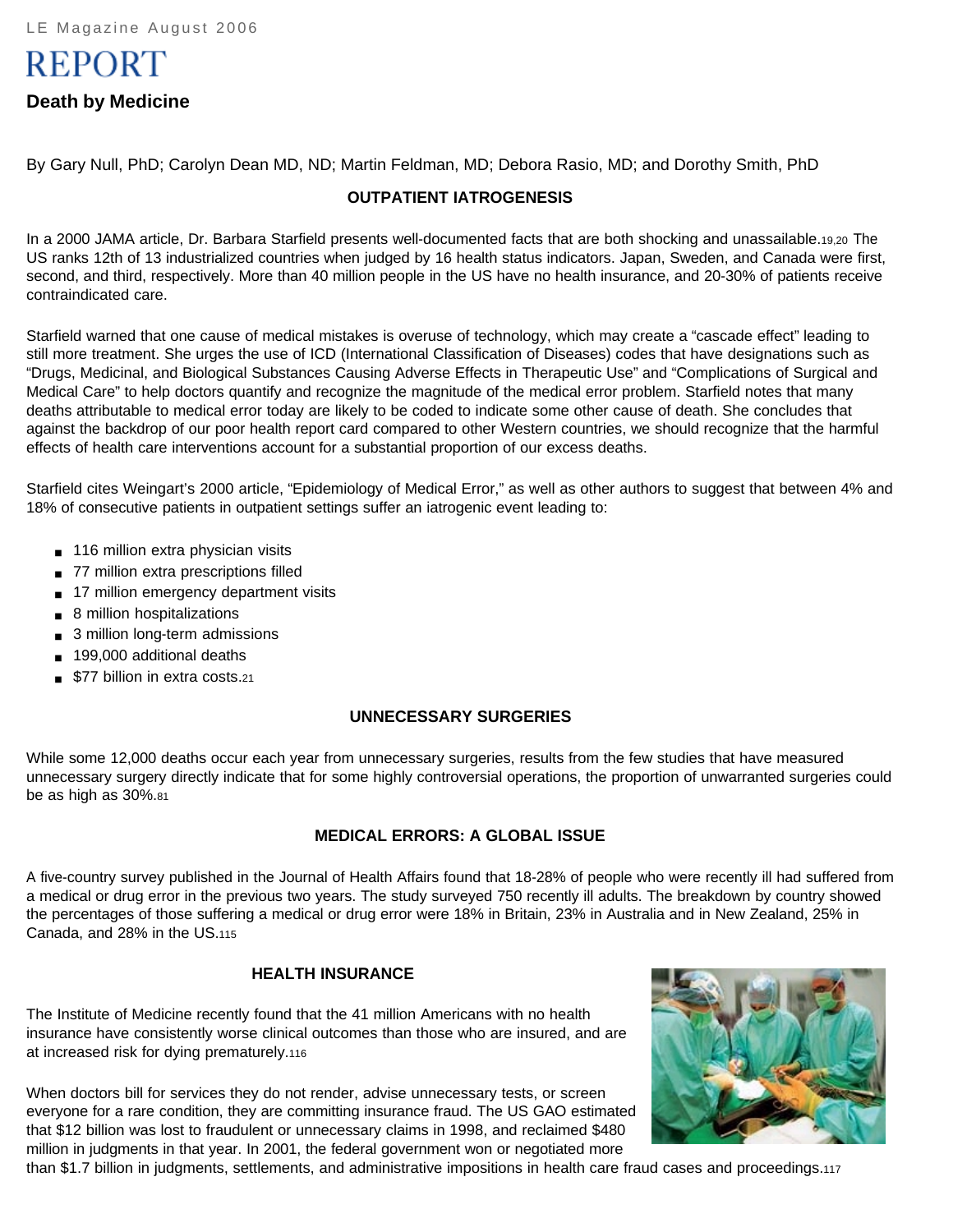#### **WAREHOUSING OUR ELDERS**

One way to measure the moral and ethical fiber of a society is by how it treats its weakest and most vulnerable members. In some cultures, elderly people live out their lives in extended family settings that enable them to continue participating in family and community affairs. American nursing homes, where millions of our elders go to live out their final days, represent the pinnacle of social isolation and medical abuse.

- In America, approximately 1.6 million elderly are confined to nursing homes. By 2050, that number could be 6.6 million.<sub>18,118</sub>
- Twenty percent of all deaths from all causes occur in nursing homes.119
- Hip fractures are the single greatest reason for nursing home admissions.120
- Nursing homes represent a reservoir for drug-resistant organisms due to overuse of antibiotics.16
- Presenting a report he sponsored entitled "Abuse of Residents Is a Major Problem in US Nursing Homes" on July 30, 2001, Rep. Henry Waxman (D-CA) noted that "as a society we will be judged by how we treat the elderly." The report found one third of the nation's approximately 17,000 nursing homes were cited for an abuse violation in a two-year period from January 1999 to January 2001.118 According to Waxman, "the people who cared for us deserve better." The report suggests that this known abuse represents only the "tip of the iceberg" and that much more abuse occurs that we are not aware of or ignore.118

#### The report found:

- Over 30% of US nursing homes were cited for abuses, totaling more than 9,000 violations.
- Ten percent of nursing homes had violations that caused actual physical harm to residents or worse.
- Over 40% (3,800) of the abuse violations followed the filing of a formal complaint, usually by concerned family members.
- Many verbal abuse violations were found, as were occasions of sexual abuse.
- Incidents of physical abuse causing numerous injuries, such as fractured femurs, hips, elbows, and wrists, also were found.

Dangerously understaffed nursing homes lead to neglect, abuse, overuse of medications, and physical restraints. In 1990, Congress mandated an exhaustive study of nurse-to-patient ratios in nursing homes. The study was finally begun in 1998 and took four years to complete.121 A spokesperson for the National Citizens' Coalition for Nursing Home Reform commented on the study: "They compiled two reports of three volumes, each thoroughly documenting the number of hours of care residents must receive from nurses and nursing assistants to avoid painful, even dangerous, conditions such as bedsores and infections. Yet it took the Department of Health and Human Services and Secretary Tommy Thompson only four months to dismiss the report as 'insufficient.' "122 Although preventable with proper nursing care, bedsores occur three times more commonly in nursing homes than in acute care or veterans hospitals.<sup>123</sup>

Because many nursing home patients suffer from chronic debilitating conditions, their assumed cause of death often is unquestioned by physicians. Some studies show that as many as 50% of deaths due to restraints, falls, suicide, homicide, and choking in nursing homes may be covered up.124,125 It is possible that many nursing home deaths are instead attributed to heart disease. In fact, researchers have found that heart disease may be over-represented in the general population as a cause of death on death certificates by 8-24%. In the elderly, the over-reporting of heart disease as a cause of death is as much as twofold.<sup>126</sup>

That very few statistics exist concerning malnutrition in acute care hospitals and nursing homes demonstrates the lack of concern in this area. While a survey of the literature turns up few US studies, one revealing US study evaluated the nutritional status of 837 patients in a 100-bed subacute care hospital over a 14-month period. The study found only 8% of the patients were well nourished, while 29% were malnourished and 63% were at risk of malnutrition. As a result, 25% of the malnourished patients required readmission to an acute care hospital, compared to 11% of the well-nourished patients. The authors concluded that malnutrition reached epidemic proportions in patients admitted to this subacute care facility.<sup>127</sup>

Many studies conclude that physical restraints are an underreported and preventable cause of death. Studies show that compared to no restraints, the use of restraints carries a higher mortality rate and economic burden.128-130 Studies have found that physical restraints, including bedrails, are the cause of at least 1 in every 1,000 nursing-home deaths.131-133

Deaths caused by malnutrition, dehydration, and physical restraints, however, are rarely recorded on death certificates. Several studies reveal that nearly half of the listed causes of death on death certificates for elderly people with chronic or multi-system disease are inaccurate.134 Although one in five people dies in nursing homes, an autopsy is performed in less than 1% of these deaths.<sub>135</sub>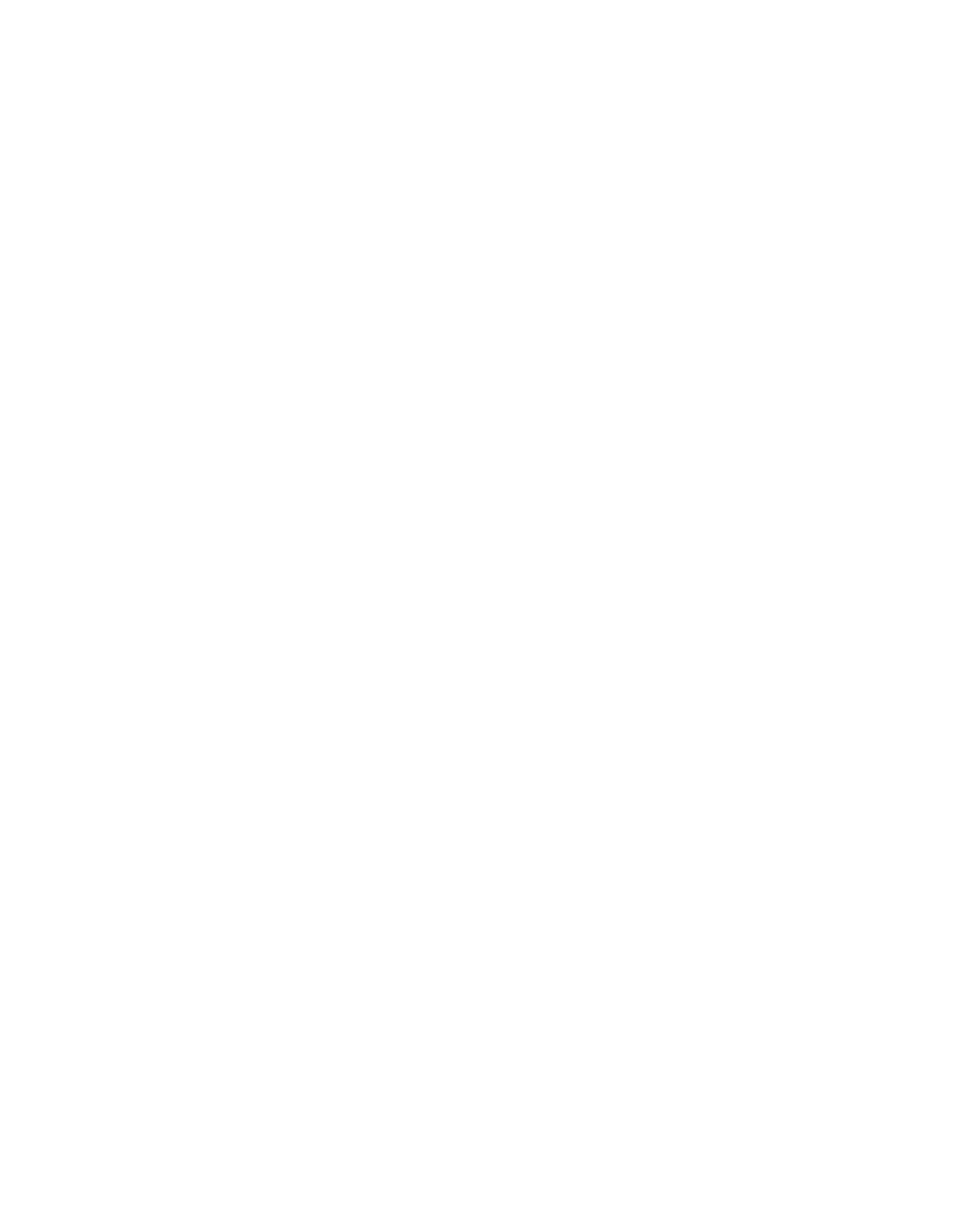## **REPORT Death by Medicine**

By Gary Null, PhD; Carolyn Dean MD, ND; Martin Feldman, MD; Debora Rasio, MD; and Dorothy Smith, PhD

#### **OVERMEDICATING SENIORS**

Dr. Robert Epstein, chief medical officer of Medco Health Solutions Inc. (a unit of Merck & Co.), conducted a study in 2003 of drug trends among the elderly.136 He found that seniors are going to multiple physicians, getting multiple prescriptions, and using multiple pharmacies. Medco oversees drug-benefit plans for more than 60 million Americans, including 6.3 million seniors who received more than 160 million prescriptions.

According to the study, the average senior receives 25 prescriptions each year. Among those 6.3 million seniors, a total of 7.9 million medication alerts were triggered: less than half that number, 3.4 million, were detected in 1999. About 2.2 million of those alerts indicated excessive dosages unsuitable for seniors, and about 2.4 million alerts indicated clinically inappropriate drugs for the elderly. Reuters interviewed Kasey Thompson, director of the Center on Patient Safety at the American Society of Health System Pharmacists, who noted: "There are serious and systemic problems with poor continuity of care in the United States." He says this study represents "the tip of the iceberg" of a national problem.136

According to Drug Benefit Trends, the average number of prescriptions dispensed per non-Medicare HMO member per year rose 5.6% from 1999 to 2000, from 7.1 to 7.5 prescriptions. The average number dispensed for Medicare members increased 5.5%, from 18.1 to 19.1 prescriptions.137 The total number of prescriptions written in the US in 2000 was 2.98 billion, or 10.4 prescriptions for every man, woman, and child.<sup>138</sup>

In a study of 818 residents of residential care facilities for the elderly, 94% were receiving at least one medication at the time of the interview. The average intake of medications was five per resident; the authors noted that many of these drugs were given without a documented diagnosis justifying their use.139



Seniors and groups like the American Association of Retired Persons (AARP) have accepted allopathic medicine's overriding assumption that aging and dying in America must be accompanied by drugs in nursing homes and eventual hospitalization.140 Seniors are given the choice of either high-cost patented drugs or low-cost generic drugs. Drug companies attempt to keep the most expensive drugs on the shelves and suppress access to generic drugs, despite facing stiff fines of hundreds of millions of dollars levied by the federal government.141,142 In 2001, some of the world's largest drug companies were fined a record \$871 million for conspiring to increase the price of vitamins.<sub>143</sub>

Current AARP recommendations for diet and nutrition assume that seniors are getting all the nutrition they need in an average diet. At most, AARP suggests adding extra calcium and a multivitamin and mineral supplement.<sup>144</sup>

Ironically, studies also indicate underuse of proper pain medication for patients who need it. One study evaluated pain management in a group of 13,625 cancer patients, aged 65 and over, living in nursing homes. While almost 30% of the patients reported pain, more than 25% received no pain-relief medication, 16% received a mild analgesic drug, 32% received a moderate analgesic drug, and 26% received adequate pain-relieving morphine. The authors concluded that older patients and minority patients were more likely to have their pain untreated.<sup>145</sup>

#### **WHAT REMAINS TO BE UNCOVERED**

Our ongoing research will continue to quantify the morbidity, mortality, and financial loss due to:

- X-ray exposure (mammography, fluoroscopy, CT scans).
- Overuse of antibiotics for all conditions.
- Carcinogenic drugs (hormone replacement therapy,\* immunosuppressive and prescription drugs).
- Cancer chemotherapy
- Surgery and unnecessary surgery (cesarean section, radical mastectomy, preventive mastectomy, radical hysterectomy,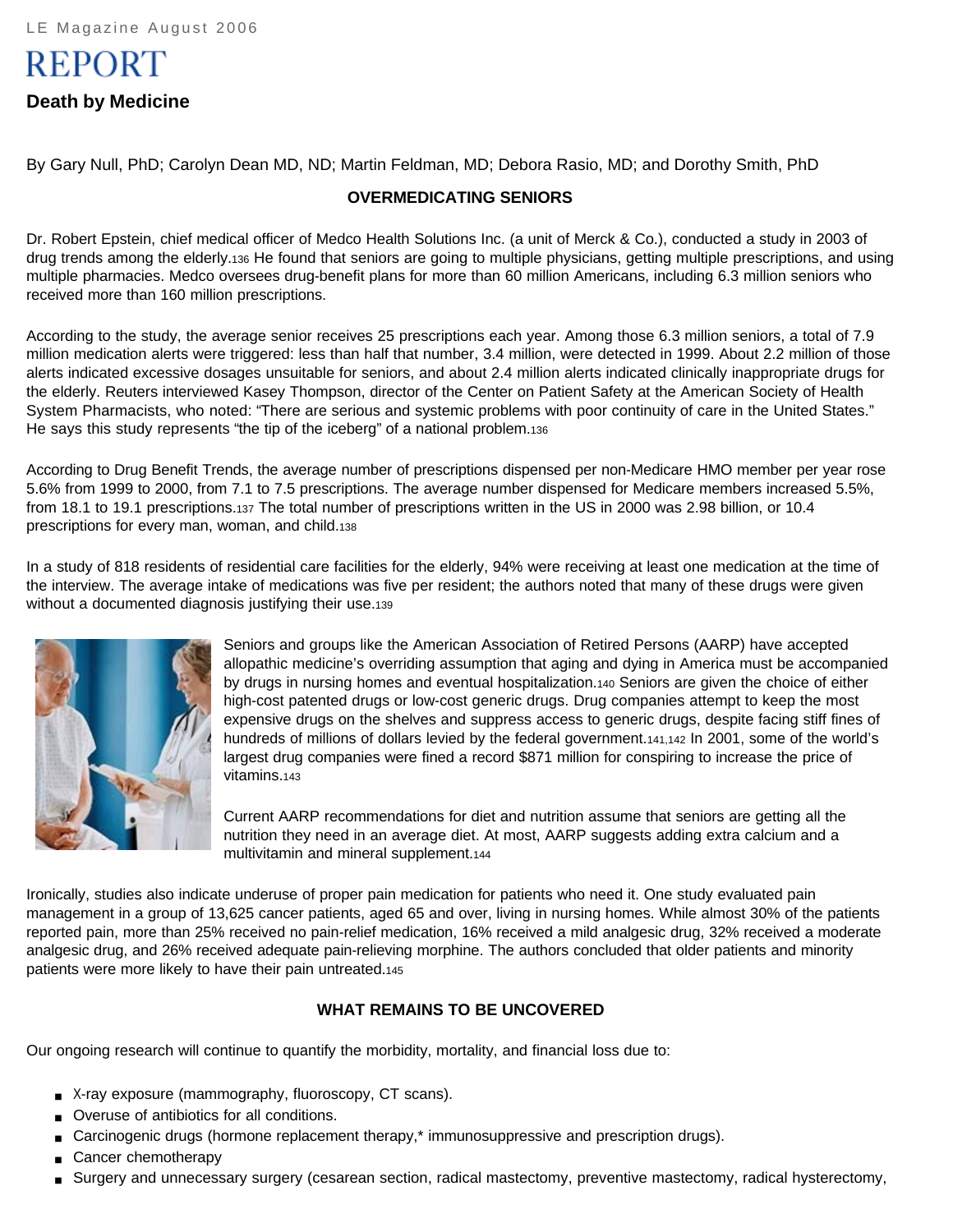prostatectomy, cholecystectomies, cosmetic surgery, arthroscopy, etc.).

- Discredited medical procedures and therapies.
- Unproven medical therapies.
- Outpatient surgery.
- Doctors themselves.

\* Part of our ongoing research will be to quantify the mortality and morbidity caused by hormone replacement therapy (HRT) since the 1940s. In December 2000, a government scientific advisory panel recommended that synthetic estrogen be added to the nation's list of cancer-causing agents. HRT, either synthetic estrogen alone or combined with synthetic progesterone, is used by an estimated 13.5 to 16 million women in the US.146 The aborted Women's Health Initiative Study (WHI) of 2002 showed that women taking synthetic estrogen combined with synthetic progesterone have a higher incidence of blood clots, breast cancer, stroke, and heart disease, with little evidence of osteoporosis reduction or dementia prevention. WHI researchers, who usually never make recommendations except to suggest more studies, advised doctors to be very cautious about prescribing HRT to their patients.102,147-151

Results of the "Million Women Study" on HRT and breast cancer in the UK were published in medical journal The Lancet in August 2003. According to lead author Prof. Valerie Beral, director of the Cancer Research UK Epidemiology Unit, "We estimate that over the past decade, use of HRT by UK women aged 50-64 has resulted in an extra 20,000 breast cancers, estrogen-progestagen (combination) therapy accounting for 15,000 of these."152 We were unable to find statistics on breast cancer, stroke, uterine cancer, or heart disease caused by HRT used by American women. Because the US population is roughly six times that of the UK, it is possible that 120,000 cases of breast cancer have been caused by HRT in the past decade.



#### **SUMMARY**

The Office of Technology Assessment (OTA) was perhaps the US government's last honest agency that critically reviewed the state of the nation's health care system. The purpose of the OTA was to provide Congress with objective and authoritative analysis of complex scientific and technical issues. In its final critical report, the OTA concluded:

"There are no mechanisms in place to limit dissemination of technologies, regardless of their clinical value."

Shortly after the OTA released a report that exposed how entrenched financial interests manipulate health care practice in the United States, Congress disbanded the OTA.

#### **References**

1. Available at: http://www.ahrq.gov/data/ hcup/hcupnet.htm. Accessed May 22, 2006.

2. Siu AL, Sonnenberg FA, Manning WG, et al. Inappropriate use of hospitals in a randomized trial of health insurance plans. N Engl J Med. 1986 Nov 13;315(20):1259-66.

3. Siu AL, Manning WG, Benjamin B. Patient, provider and hospital characteristics associated with inappropriate hospitalization. Am J Public Health. 1990 Oct;80(10):1253-6.

4. Eriksen BO, Kristiansen IS, Nord E, et al. The cost of inappropriate admissions: a study of health benefits and resource utilization in a department of internal medicine. J Intern Med. 1999 Oct;246(4):379-87.

5. US National Center for Health Statistics. National Vital Statistics Report, vol. 51, no. 5, March 14, 2003.

6. Lazarou J, Pomeranz BH, Corey PN. Incidence of adverse drug reactions in hospitalized patients: a meta-analysis of prospective studies. JAMA. 1998 Apr 15;279(15):1200-5.

7. Rabin R. Caution about overuse of antibiotics. Newsday. September 18, 2003.

8. Available at: http://www.cdc.gov/drugresistance/community/. Accessed May 22, 2006.

9. Available at: http://www.ahrq.gov/data/ hcup/hcupnet.htm. Accessed May 22, 2006.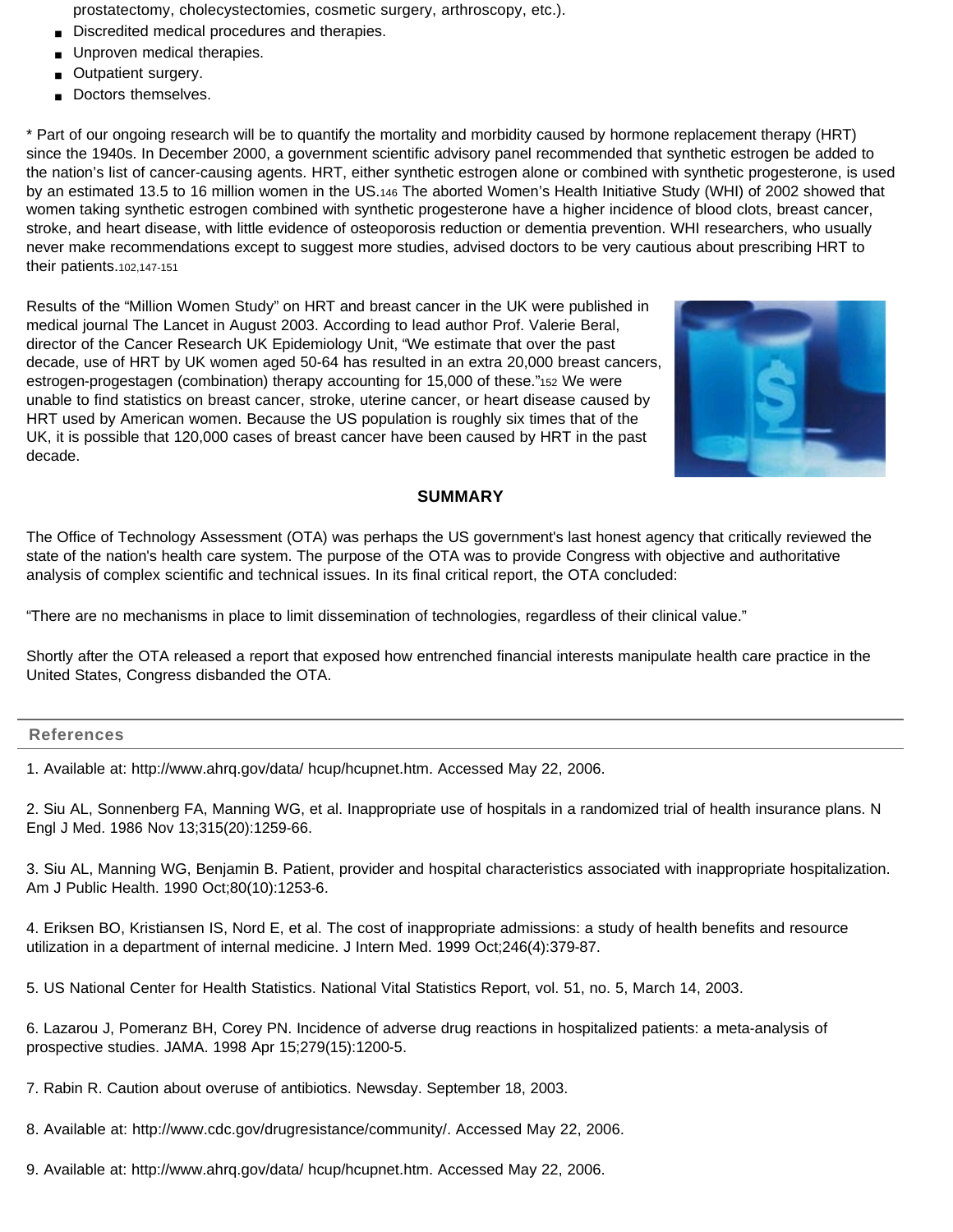10. US Congressional House Subcommittee Oversight Investigation. Cost and Quality of Health Care: Unnecessary Surgery. Washington, DC: Government Printing Office; 1976. Cited in: McClelland GB, Foundation for Chiropractic Education and Research. Testimony to the Department of Veterans Affairs' Chiropractic Advisory Committee. March 25, 2003.

11. Suh DC , Woodall BS, Shin SK , Hermes-De Santis ER. Clinical and economic impact of adverse drug reactions in hospitalized patients. Ann Pharmacother. 2000 Dec;34(12):1373-9.

12. Thomas, EJ, Studdert DM, Burstin HR, et al. Incidence and types of adverse events and negligent care in Utah and Colorado. Med Care. 2000 Mar;38(3):261-71.

13. Thomas EJ, Studdert DM, Newhouse JP, et al. Costs of medical injuries in Utah and Colorado. Inquiry. 1999 Fall;36(3):255- 64.

14. Xakellis GC, Frantz R, Lewis A. Cost of pressure ulcer prevention in long-term care. Am Geriatr Soc. 1995 May;43(5):496- 501.

15. Barczak CA, Barnett RI, Childs EJ, Bosley LM. Fourth national pressure ulcer prevalence survey. Adv Wound Care. 1997 Jul-Aug;10(4):18-26.

16. Weinstein RA. Nosocomial infection update. Emerg Infect Dis. 1998 Jul-Sep;4(3):416-20.

17. Fourth Decennial International Conference on Nosocomial and Healthcare-Associated Infections. Morbidity and Mortality Weekly Report. February 25, 2000, Vol. 49, No. 7, p. 138.

18. Available at: http://www.cmwf.org/programs/elders/burger\_mal\_386.asp. Accessed May 22, 2006.

19. Starfield B. Is US health really the best in the world? JAMA. 2000 Jul 26;284(4):483-5.

20. Starfield B. Deficiencies in US medical care. JAMA. 2000 Nov 1;284(17):2184-5.

21. Weingart SN, McL Wilson R, Gibberd RW, Harrison B. Epidemiology of medical error. West J Med. 2000 Jun;172(6):390-3.

22. Available at: http://www.ahrq.gov/data/ hcup/hcupnet.htm. Accessed May 22, 2006.

23. Available at: http://www.ahrq.gov/news/ ress/pr2003/injurypr.htm. Accessed May 22, 2006.

24. Nationwide poll on patient safety: 100 million Americans see medical mistakes directly touching them [press release]. McLean, VA: National Patient Safety Foundation; October 9, 1997.

25. Leape LL. Error in medicine. JAMA. 1994 Dec 21;272(23):1851-7.

26. The Society of Actuaries Health Benefit Systems Practice Advancement Committee. The Troubled Healthcare System in the US. September 13, 2003. Available at: http://www.soa.org/sections/troubled\_healthcare.pdf. Accessed December 18, 2003.

27. Bates DW, Cullen DJ, Laird N, et al. Incidence of adverse drug events and potential adverse drug events. Implications for prevention. ADE Prevention Study Group. JAMA. 1995 Jul 5;274(1):29-34.

28. Vincent C, Stanhope N, Crowley-Murphy M. Reasons for not reporting adverse incidents: an empirical study. J Eval Clin Pract. 1999 Feb;5(1):13-21.

29. Bates DW. Drugs and adverse drug reactions: how worried should we be? JAMA. 1998 Apr 15;279(15):1216-7.

30. Dickinson, JG. FDA seeks to double effort on confusing drug names. Dickinson's FDA Review. 2000 Mar;7(3):13-4.

31. Campbell EG, Weissman JS, Clarridge B, Yucel R, Causino N, Blumenthal D. Characteristics of medical school faculty members serving on institutional review boards: results of a national survey. Acad Med. 2003 Aug;78(8):831-6.

32. Possible conflict of interest within medical profession. HealthDayNews. August 15, 2003.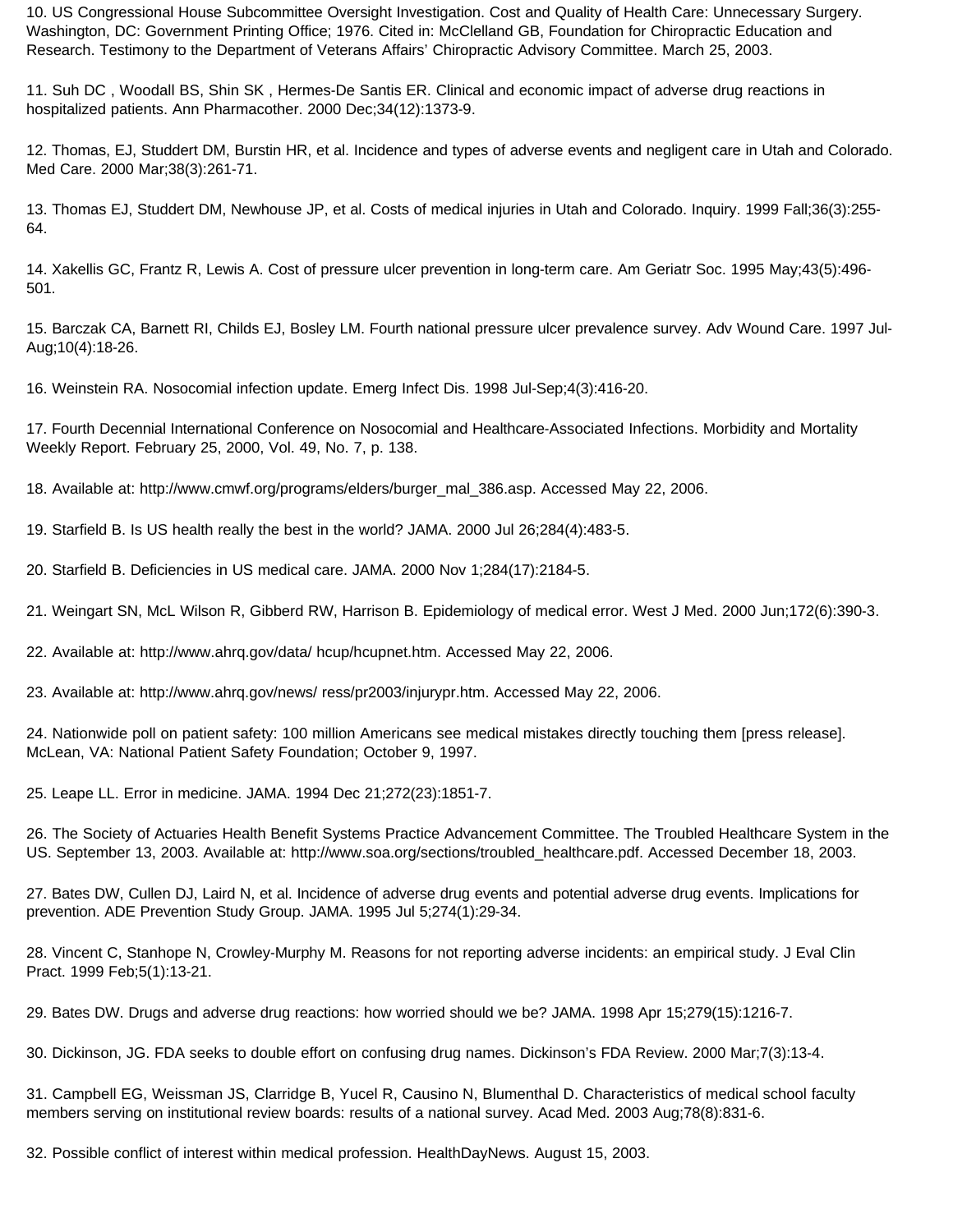33. World Health Organization. Press Release Bulletin #9. December 17, 2001.

34. Angell M. Is academic medicine for sale? N Engl J Med. 2000 May 18;342(20):1516-8.

35. McKenzie J. Conflict of interest? Medical journal changes policy of finding independent doctors [transcript]. ABC News. June 12, 2002.

36. Crossen C. Tainted Truth: The Manipulation of Fact in America. New York: Simon & Schuster; 1994.

37. Brennan TA, Leape LL, Laird NM, et al. Incidence of adverse events and negligence in hospitalized patients. Results of the Harvard Medical Practice Study I. N Engl J Med. 1991 Feb 7;324(6):370-6.

38. Wald H, Shojania KG. Incident reporting. In: Shojania KG, Duncan BW, McDonald KM, et al, eds. Making Health Care Safer: A Critical Analysis of Patient Safety Practices. Rockville, MD: Agency for Healthcare Research and Quality; 2001:chapter 4. Evidence Report/Technology Assessment No. 43. AHRQ publication 01-E058.

39. Grinfeld MJ. The debate over medical error reporting. Psychiatric Times. April 2000.

40. King G III, Hermodson A. Peer reporting of coworker wrongdoing: a qualitative analysis of observer attitudes in the decision to report versus not report unethical behavior. Journal of Applied Communication Research. 2000;(28), 309-29.

41. Gilman AG, Rall TW, Nies AS, Taylor P. Goodman and Gilman's The Pharma-cological Basis of Therapeutics. New York: Pergamon Press; 1996.

42. Kolata G. New York Times News Service. Who cares when our drugs fail? San Diego Union-Tribune. October 15, 1997:E-1,5.

43. Melmon KL, Morrelli HF, Hoffman BB, Nierenberg DW, eds. Melmon and Morrelli's Clinical Pharmacology: Basic Principles in Therapeutics. 3rd ed. New York: McGraw-Hill, Inc.; 1992.

44. Cullen DJ, Bates DW, Small SD, Cooper JB, Nemeskal AR, Leape LL. The incident reporting system does not detect adverse drug events: a problem for quality improvement. Jt Comm J Qual Improv. 1995 Oct;21(10):541-8.

45. Cohen JS. Overdose: The Case Against the Drug Companies. New York: Tarcher-Putnum; 2001.

46. Stenson J. Few residents report medical errors, survey finds. Reuters Health. February 21, 2003.

47. Survey by Henry J. Kaiser Family Foundation, Harvard School of Public Health. Methodology: Fieldwork conducted by ICR - International Communications Research, April 11- June 11, 2002.

48. Bond CA, Raehl CL, Franke T. Clinical pharmacy services, hospital pharmacy staffing, and medication errors in United States hospitals. Pharmacotherapy. 2002 Feb;22(2):134-47.

49. Barker KN, Flynn EA, Pepper GA, Bates DW, Mikeal RL. Medication errors observed in 36 health care facilities. Arch Intern Med. 2002 Sep 9;162(16):1897-903.

50. LaPointe NM , Jollis JG. Medication errors in hospitalized cardiovascular patients. Arch Intern Med. 2003 Jun 23;163 (12):1461-6.

51. Gandhi TK, Weingart SN, Borus J, et al. Adverse drug events in ambulatory care. N Engl J Med. 2003 Apr 17;348(16):1556- 64.

52. Medication side effects strike 1 in 4. Reuters. April 17, 2003.

53. Vastag B. Pay attention: ritalin acts much like cocaine. JAMA. 2001 Aug 22-29;286(8):905-6.

54. Rosenthal MB, Berndt ER, Donohue JM, Frank RG, Epstein AM. Promotion of prescription drugs to consumers. N Engl J Med. 2002 Feb 14;346(7):498-505.

55. Wolfe SM. Direct-to-consumer advertising—education or emotion promotion? N Engl J Med. 2002 Feb 14;346(7):524-6.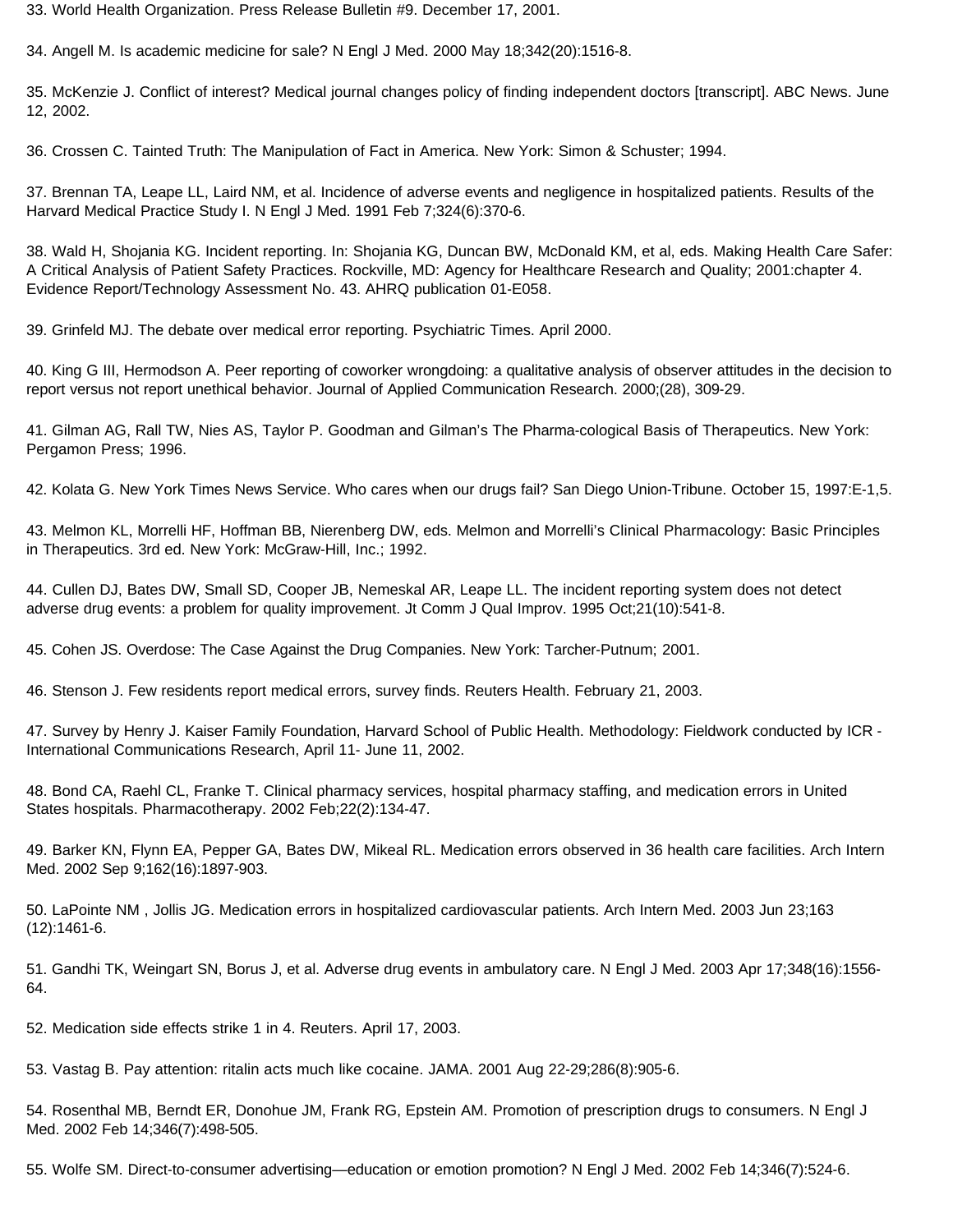56. US General Accounting Office. Report to the Chairman, Subcommittee on Human Resources and Intergovernmental Relations, Committee on Government Operations, House of Representatives: FDA Drug Review Postapproval Risks 1976-85. Washington, DC: US General Accounting Office; 1990:3.

57. Available at: www.msnbc.com/news/ 937302.asp?cp1=1. Accessed May 22, 2006.

58. Agger WA. Antibiotic resistance: unnatural selection in the office and on the farm. Wisconsin Medical Journal. August 2002.

59. Nash DR, Harman J, Wald ER, Kelleher KJ. Antibiotic prescribing by primary care physicians for children with upper respiratory tract infections. Arch Pediatr Adolesc Med. 2002 Nov;156(11):1114-9.

60. Schindler C, Krappweis J, Morgenstern I, Kirch W. Prescriptions of systemic antibiotics for children in Germany aged between 0 and 6 years. Pharmacoepidemiol Drug Saf. 2003 Mar;12(2):113-20.

61. Finkelstein JA, Stille C, Nordin J, et al. Reduction in antibiotic use among US children, 1996-2000. Pediatrics. 2003 Sep;112 (3 Pt 1):620-7.

62. Linder JA, Stafford RS. Antibiotic treatment of adults with sore throat by community primary care physicians: a national survey, 1989-1999. JAMA. 2001 Sep 12;286(10):1181-6.

63. Available at: http://www.cdc.gov/drugresistance/community/. Accessed May 22, 2006.

64. Available at: http://www.health.state.ok.us/ program/cdd/ar/. Accessed May 22, 2006.

65. Available at: www.bayer.com/social-responsibility/health-projects/libra-initiative/page1193.htm. Accessed May 22, 2006.

66. Ohlsen K, Ternes T, Werner G, et al. Impact of antibiotics on conjugational resistance gene transfer in Staphylococcus aureus in sewage. Environ Microbiol. 2003 Aug;5(8):711-6.

67. Pawlowski S, Ternes T, Bonerz M, et al. Combined in situ and in vitro assessment of the estrogenic activity of sewage and surface water samples. Toxicol Sci. 2003 Sep;75(1):57-65. Epub 2003 Jun 12.

68. Ternes TA, Stuber J, Herrmann N, et al. Ozonation: a tool for removal of pharmaceuticals, contrast media and musk fragrances from wastewater? Water Res. 2003 Apr;37(8):1976-82.

69. Ternes TA, Meisenheimer M, McDowell D, et al. Removal of pharmaceuticals during drinking water treatment. Environ Sci Technol. 2002 Sep 1;36(17):3855-63.

70. Ternes T, Bonerz M, Schmidt T. Determination of neutral pharmaceuticals in wastewater and rivers by liquid chromatographyelectrospray tandem mass spectrometry. J Chromatogr A. 2001 Dec 14;938(1-2):175-85.

71. Golet EM, Alder AC, Hartmann A, Ternes TA, Giger W. Trace determination of fluoroquinolone antibacterial agents in urban wastewater by solid-phase extraction and liquid chromatography with fluorescence detection. Anal Chem. 2001 Aug 1;73 (15):3632-8.

72. Daughton CG, Ternes TA. Pharmaceuticals and personal care products in the environment: agents of subtle change? Environ Health Perspect. 1999 Dec;107 Suppl 6:907-38.

73. Hirsch R, Ternes T, Haberer K, Kratz KL. Occurrence of antibiotics in the aquatic environment. Sci Total Environ. 1999 Jan 12;225(1-2):109-18.

74. Ternes TA, Stumpf M, Mueller J, Haberer K, Wilken RD, Servos M. Behavior and occurrence of estrogens in municipal sewage treatment plants—I. Investigations in Germany, Canada and Brazil. Sci Total Environ. 1999 Jan 12;225(1-2):81-90.

75. Coste J, Hanotin C, Leutenegger E. Prescription of non-steroidal anti-inflammatory agents and risk of iatrogenic adverse effects: a survey of 1,072 French general practitioners. Therapie. 1995 May-Jun;50(3):265-70.

76. Kouyanou K, Pither CE, Wessely S. Iatrogenic factors and chronic pain. Psychosom Med. 1997 Nov-Dec;59(6):597-604.

77. Abel U. Chemotherapy of advanced epithelial cancer—a critical review. Biomed Pharmacother. 1992;46(10):439-52.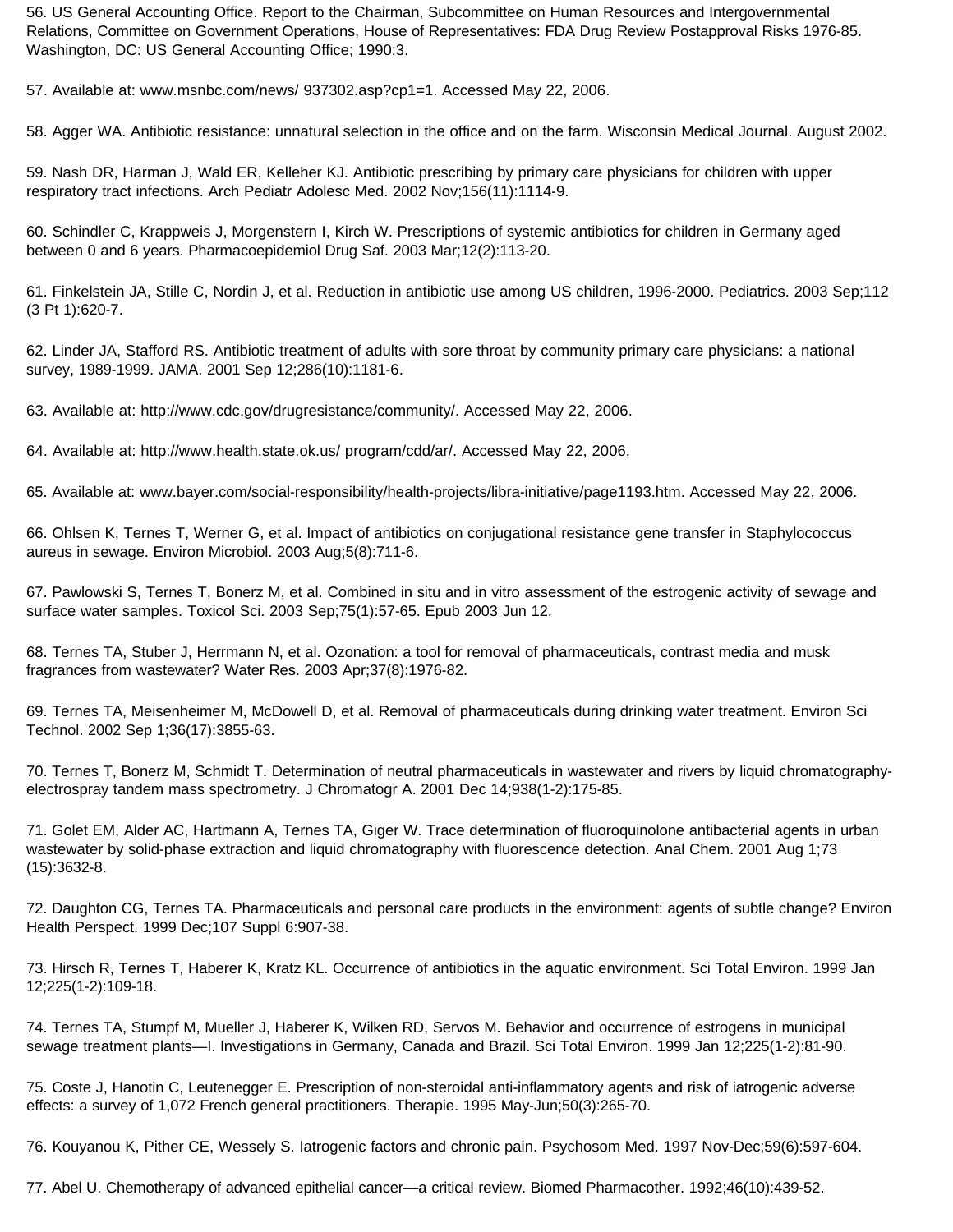78. Schulman KA, Stadtmauer EA, Reed SD, et al. Economic analysis of conventional-dose chemotherapy compared with highdose chemotherapy plus autologous hemato-poietic stem-cell transplantation for metastatic breast cancer. Bone Marrow Transplant. 2003 Feb;31(3):205-10.

79. Kaufman, M. Drugmaker to pay FDA \$500 million. Manufacturing problems found at Schering-Plough. Washington Post. May 18, 2002:A01.

80. US Congressional House Subcommittee Oversight Investigation. Cost and Quality of Health Care: Unnecessary Surgery. Washington, DC: Government Printing Office; 1976. Cited in: McClelland GB, Foundation for Chiropractic Education and Research. Testimony to the Department of Veterans Affairs' Chiropractic Advisory Committee. March 25, 2003.

81. Leape LL. Unnecessary surgery. Health Serv Res. 1989 Aug;24(3):351-407.

82. McClelland GB, Foundation for Chiropractic Education and Research. Testimony to the Department of Veterans Affairs' Chiropractic Advisory Committee. March 25, 2003.

83. Coile RC Jr. Internet-driven surgery. Russ Coiles Health Trends. 2003 Jun;15(8):2-4.

84. Guarner V. Unnecessary operations in the exercise of surgery. A topic of our times with serious implications in medical ethics. Gac Med Mex. 2000 Mar-Apr;136(2):183-8.

85. Rutkow IM. Surgical operations in the United States: 1979 to 1984. Surgery. 1987 Feb;101(2):192-200.

86. Rutkow IM. Surgical operations in the United States. Then (1983) and now (1994). Arch Surg. 1997 Sep;132(9):983-90.

87. Linnemann MU, Bulow HH. Infections after insertion of epidural catheters. Ugeskr Laeger. 1993 Jul 26;155(30):2350-2

88. Seres JL, Newman RI. Perspectives on surgical indications. Implications for controls. Clin J Pain. 1989 Jun;5(2):131-6.

89. Chassin MR, Kosecoff J, Park RE, et al. Does inappropriate use explain geographic variations in the use of health care services? A study of three procedures. JAMA. 1987 Nov 13;258(18):2533-7.

90. Office of Technology Assessment, US Congress. Assessing the Efficacy and Safety of Medical Technologies. Washington DC: Office of Technology Assessment, US Congress; 1978.

91. Available at: www.wws.princeton.edu/ ota/disk1/1995/9562\_n.html. Accessed May 22, 2006.

92. Zhan C, Miller M. Excess length of stay, charges, and mortality attributable to medical injuries during hospitalization. JAMA. 2003;290:1868-74.

93. Weingart SN, Iezzoni LI. Looking for medical injuries where the light is bright. JAMA. 2003 Oct 8;290(14):1917-9.

94. MacMahon B. Prenatal x-ray exposure and childhood cancer. J Natl Cancer Inst. 1962 May;28:1173-91.

95. Available at: http://hps.org/publicinformation/ate/q1084.html. Accessed May 22, 2006.

96. Gofman JW. Radiation from Medical Procedures in the Pathogenesis of Cancer and Ischemic Heart Disease: Dose-Response Studies with Physicians per 100,000 Population. San Francisco, CA: CNR Books; 1999.

97. Gofman JW. Preventing Breast Cancer: The Story of a Major, Proven, Preventable Cause of This Disease. 2nd ed. San Francisco, CA: CNR Books; 1996.

98. Sarno JE. Healing Back Pain: The Mind-Body Connection. Warner Books; 1991.

99. Showalter E. Hystories: Hysterical Epidemics and Modern Media. New York: Columbia University Press; 1997.

100. Available at: http://college.hmco.com/history/readerscomp/women/html/wh\_001200\_alternativeh.htm. Accessed May 16, 2006.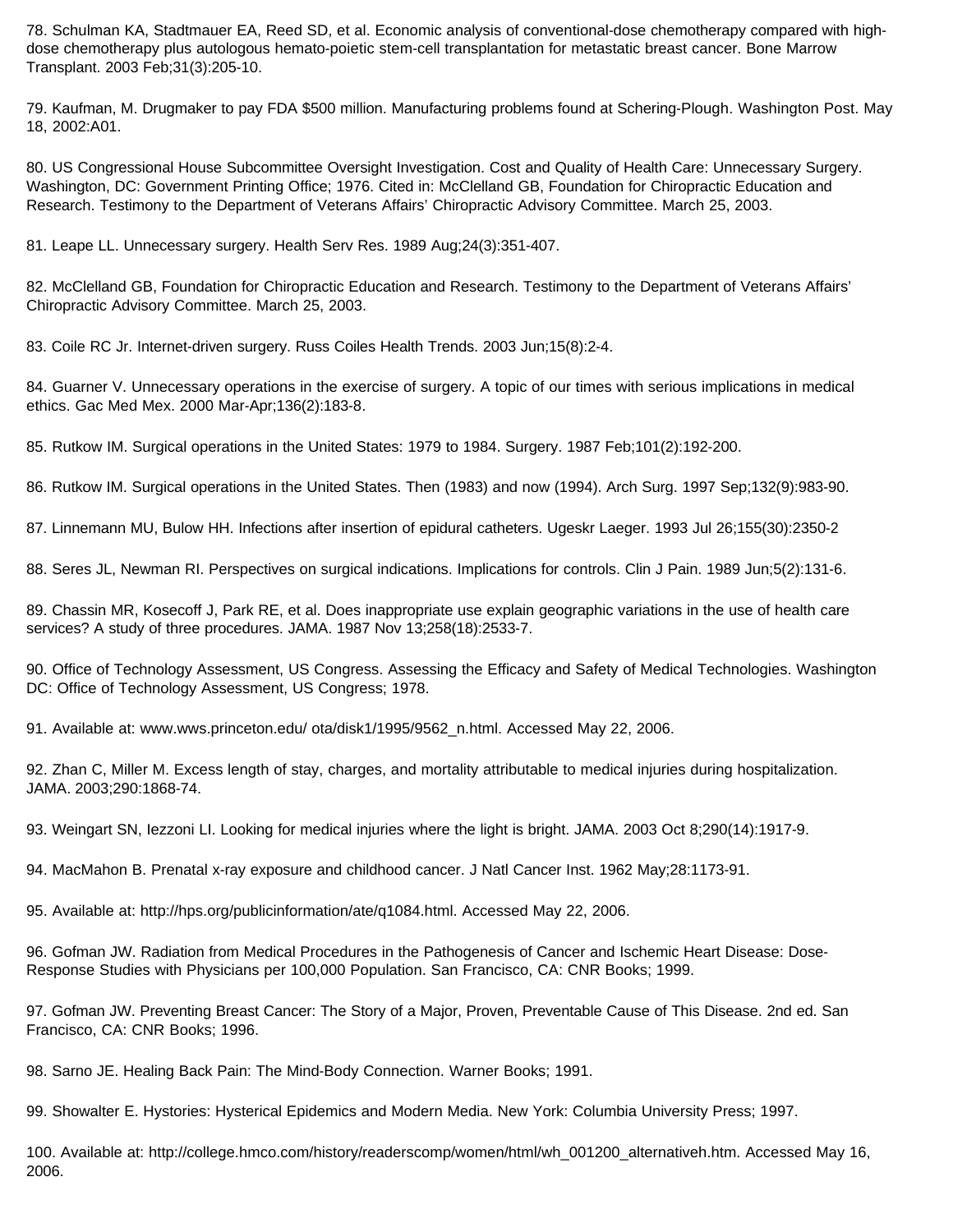101.Thacker SB, Stroup D, Chang M. Continuous electronic heart rate monitoring for fetal assessment during labor (Cochrane Review). In: The Cochrane Library, issue 1, 2003. Oxford: Update Software.

102.Cole C. Admission electronic fetal monitoring does not improve neonatal outcomes. J Fam Pract. 2003 Jun;52(6):443-4.

103.Nelson HD, Humphrey LI, Nygren P, Teutsch SM, Allan JD. Postmenopausal hormone replacement therapy: scientific review. JAMA. 2002 Aug 21;288(7):872–81.

104.Nelson HD. Assessing benefits and harms of hormone replacement therapy: clinical applications. JAMA. 2002 Aug 21;288 (7):882-4.

105.Fletcher SW, Colditz GA. Failure of estrogen plus progestin therapy for prevention. JAMA. 2002 Jul 17;288(3):366-8.

106.Rossouw JE, Anderson GL, Prentice RL, et al; Writing Group for the Women's Health Initiative Investigators. Risks and benefits of estrogen plus progestin in healthy postmenopausal women: principal results from the Women's Health Initiative randomized controlled trial. JAMA. 2002 Jul 17;288(3):321-33.

107.Rutkow IM. Obstetric and gynecologic operations in the United States, 1979 to 1984. Obstet Gynecol. 1986 Jun;67(6):755-9.

108. Family Practice News. February 15, 1995:29.

109. Sakala C. Medically unnecessary cesarean section births: introduction to a symposium. Soc Sci Med. 1993 Nov;37 (10):1177-98.

110. VanHam MA, van Dongen PW, Mulder J. Maternal consequences of cesarean section. A retrospective study of intraoperative and postoperative maternal complications of cesarean section during a 10-year period. Eur J Obstet Reprod Biol. 1997 Jul;74(1):1-6.

111. Weiner J. Smoking and cancer: the cigarette papers: how the industry is trying to smoke us all. The Nation. January 1, 1996:11-18.

112. Available at: www.tobacco.org/resources/history/tobacco\_history.html. Acccessed May 22, 2006.

113. Lasser KE, Allen PD, Woolhandler SJ, Himmelstein DU, Wolfe SM, Bor DH. Timing of new black box warnings and withdrawals for prescription medications. JAMA. 2002 May 1;287(17):2215-20.

114. Available at: http://www.injuryboard.com/ view.cfm/Article=3005. Accessed May 22, 2006.

115. Blendon R, Schoen C, Des roches LM, et al. Iniquities in health care: a five-county survey. Health Aff. 2002 May-Jun;21 (3):182-91.

116. Institute of Medicine. Care Without Coverage: Too Little, Too Late. May 21, 2002. A Shared Destiny: Community Effects of Uninsurance. March 6, 2003.

117. US Department of Health and Human Services and US Department of Justice. Health Care Fraud and Abuse Control Program Annual Report for FY 1998. April 1999. Health Care Fraud and Abuse Control Program Annual Report for FY 2001. April 2002.

118. Available at: http://www.house.gov/waxman. Accessed May 22, 2006.

119. Mitka M. Unacceptable nursing home deaths unautopsied. JAMA. 1998 Sep 23-30;280(12):1038-9

120. New data is in on North Carolina's nursing home residents. Medical Review of North Carolina, Inc. July 21, 2003.

121. Centers for Medicare & Medicaid Services. Report to Congress: Appropriateness of Minimum Nurse Staffing Ratios in Nursing Homes: Phase II Final Report. December 24, 2001.

122. Consumer group criticizes Thompson letter dismissing report on dangerous staffing levels in nursing homes [news release]. Washington, DC: National Citizens' Coalition for Nursing Home Reform. March 22, 2002.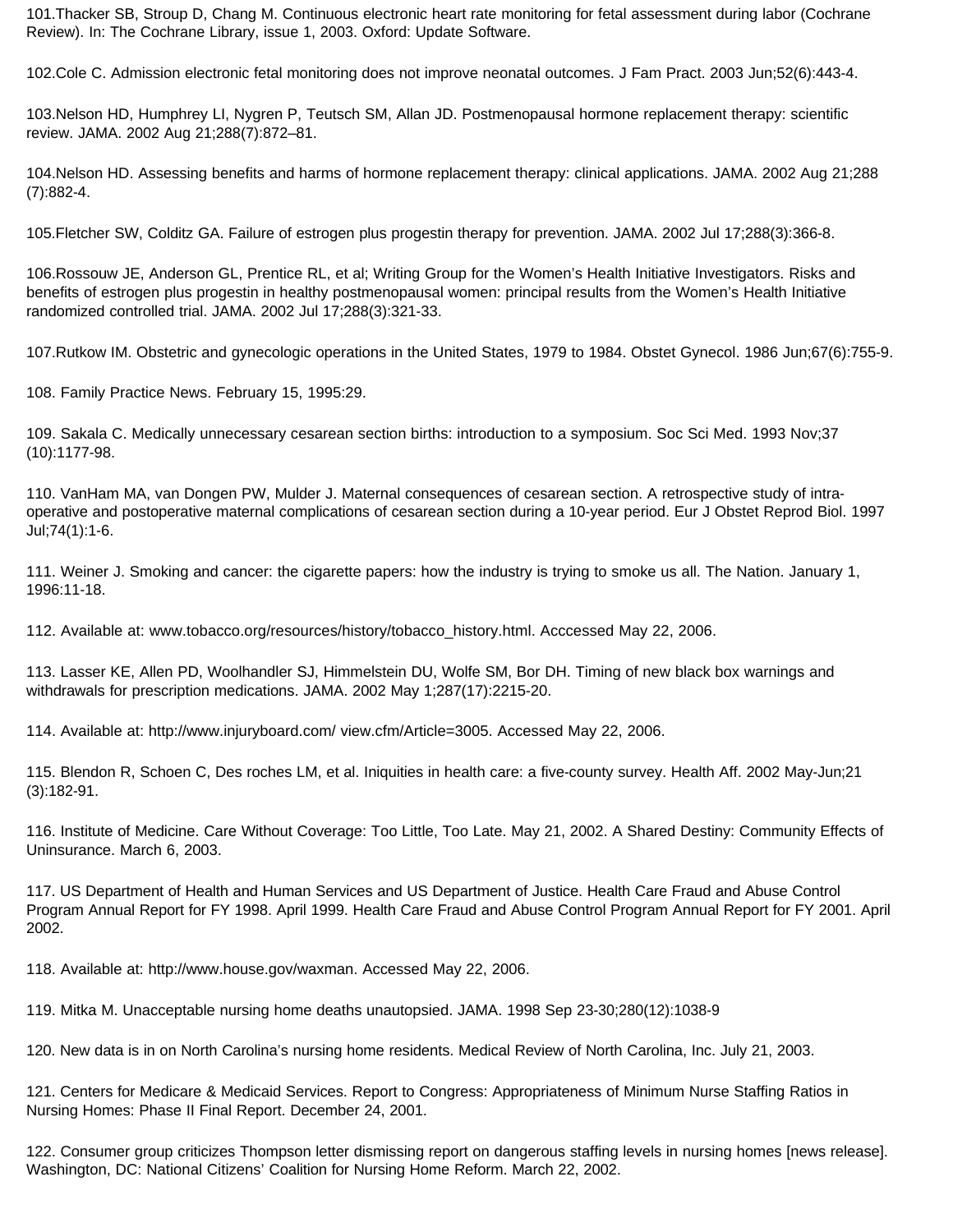123. Bergstrom N, Braden B, Kemp M, Champagne M, Ruby E. Multi-site study of incidence of pressure ulcers and the relationship between risk level, demographic characteristics, diagnoses and prescription of preventive interventions. J Am Geriatr Soc. 1996 Jan;44(1):22-30.

124. Miles SH. Concealing accidental nursing home deaths. HEC Forum. 2002 Sep;14(3):224-34.

125. Corey TS, Weakley-Jones B, Nichols GR 2nd, Theuer HH. Unnatural deaths in nursinghome patients. J Forensic Sci. 1992 Jan;37(1):222-7.

126. Lloyd-Jones DM, Martin DO, Larson MG, Levy D. Accuracy of death certificates for coding coronary heart disease as the cause of death. Ann Intern Med. 1998 Dec 15;129(12):1020-6.

127. Thomas DR , Zdrowski CD, Wilson MM, et al. Malnutrition in subacute care. Am J Clin Nutr. 2002 Feb;75(2):308-13.

128. Robinson BE. Death by destruction of will. Lest we forget. Arch Intern Med. 1995 Nov 13;155(20):2250-1.

129. Capezuti E, Strumpf NE, Evans LK, Grisso JA, Maislin G. The relationship between physical restraint removal and falls and injuries among nursing home residents. J Gerontol A Biol Sci Med Sci. 1998 Jan;53(1):M47-52.

130. Phillips CD, Hawes C, Fries BE. Reducing the use of physical restraints in nursing homes: will it increase costs? Am J Public Health. 1993 Mar;83(3):342-8.

131. Miles SH, Irvine P. Deaths caused by physical restraints. Gerontologist. 1992 Dec;32(6):762-6.

132. Annas GJ. The last resort—the use of physical restraints in medical emergencies. N Engl J Med. 1999 Oct 28;341 (18):1408-12.

133. Parker K, Miles SH. Deaths caused by bedrails. J Am Geriatr Soc. 1997 Jul;45(7):797-802.

134. Katz PR, Seidel G. Nursing home autopsies. Survey of physician attitudes and practice patterns. Arch Pathol Lab Med. 1990 Feb;114(2):145-7.

135. Overmedication of US seniors. Reuters Health. May 21, 2003.

136. Average number of prescriptions by HMOs increases. Drug Benefit Trends. 2002 Sep 12;14(8).

137. Kaiser Family Foundation. Prescription Drug Trends. November, 2001.

138. Williams BR, Nichol MB, Lowe B, Yoon PS, McCombs JS, Margolies J. Medication use in residential care facilities for the elderly. Ann Pharmacother. 1999 Feb;33(2):149-55.

139. Available at: http://www.aarp.org/prescriptiondrugs. Accessed May 22, 2006.

140. California reaches \$100 million multi-state settlement with drug giant Mylan over alleged price-fixing scheme [press release]. Sacramento, CA: Office of the Attorney General, Department of Justice, State of California; July 12, 2000.

141. Available at: http://www.wral.com/money/2026364/detail.html. Accessed May 22, 2006.

142. Available at: www.education.guardian.co.uk/ businessofresearch/comment/ 0,9976,606260,00.html. Accessed May 22, 2006.

143. Available at: http://www.aarp.org/Articles/ a2003-03-07-supplements.html. Accessed May 22, 2006.

144.Bernabei R, Gambassi G, Lapane K, et al. Management of pain in elderly patients with cancer. SAGE study group. Systematic assessment of geriatric drug use via epidemiology. JAMA. 1998 Jun 17;279(23):1877-82.

145. Abel U. Chemotherapy of advanced epithelial cancer—a critical review. Biomed Pharmacother. 1992;46(10):439-52.

146. Associated Press. Panel names estrogen as carcinogen. The Washington Post. December 16, 2000:A05.